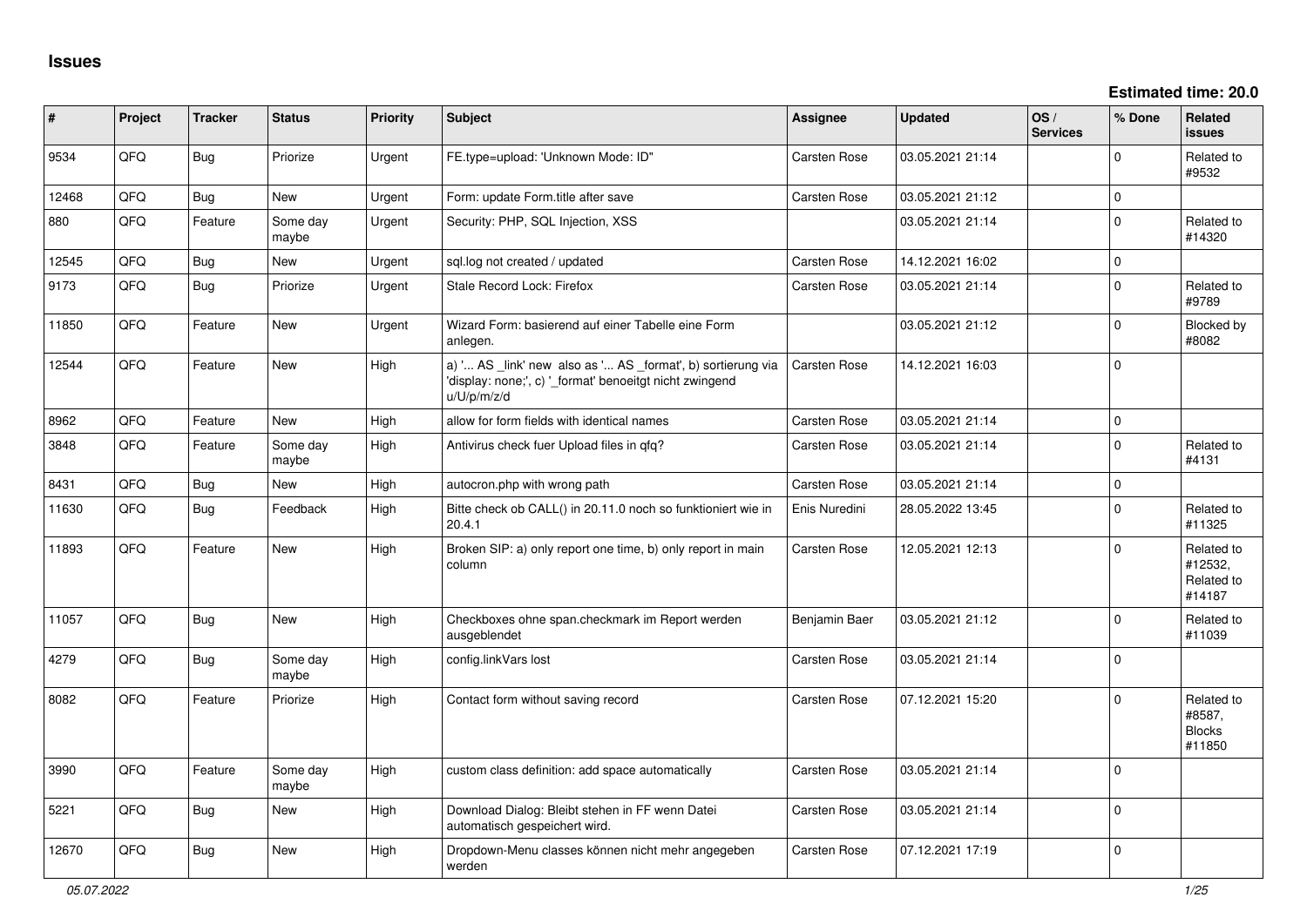| #     | Project | <b>Tracker</b> | <b>Status</b>     | <b>Priority</b> | Subject                                                                                 | Assignee            | <b>Updated</b>   | OS/<br><b>Services</b> | % Done       | Related<br>issues                            |
|-------|---------|----------------|-------------------|-----------------|-----------------------------------------------------------------------------------------|---------------------|------------------|------------------------|--------------|----------------------------------------------|
| 12066 | QFQ     | Bug            | New               | High            | enterAsSubmit: Forward wird nicht ausgeführt                                            | Enis Nuredini       | 29.05.2022 09:23 |                        | $\Omega$     |                                              |
| 9531  | QFQ     | Bug            | New               | High            | FE File: Dynamic Update / modeSql / required detected even<br>it not set                | <b>Carsten Rose</b> | 11.06.2021 20:32 |                        | $\Omega$     | Related to<br>#12398                         |
| 7899  | QFQ     | Bug            | New               | High            | Fe.type=password / retype / required: always complain about<br>missing value            | <b>Carsten Rose</b> | 03.05.2021 21:14 |                        | $\Omega$     |                                              |
| 9347  | QFQ     | Bug            | New               | High            | FE.type=upload with dynamic show/hidden: required not<br>detected                       | Carsten Rose        | 12.06.2021 10:40 |                        | $\Omega$     | Related to<br>#5305,<br>Related to<br>#12398 |
| 13716 | QFQ     | Bug            | <b>New</b>        | High            | Firefox ask to store username/password                                                  | Enis Nuredini       | 30.05.2022 09:31 |                        | $\Omega$     | Related to<br>#13827                         |
| 8083  | QFQ     | Bug            | New               | High            | FormEditor: primary table list does not respect<br>'indexDb={{indexData:Y}}'            | Carsten Rose        | 03.05.2021 21:14 |                        | $\Omega$     | Has<br>duplicate<br>#6678                    |
| 9548  | QFQ     | Feature        | Feedback          | High            | FormElement: Pattern mismatch - optional report only on<br>focus lost                   | Benjamin Baer       | 03.05.2021 21:14 |                        | $\Omega$     |                                              |
| 8891  | QFQ     | Bug            | New               | High            | formSubmitLog: do not log passwords                                                     | Enis Nuredini       | 25.03.2022 09:06 |                        | $\Omega$     |                                              |
| 3570  | QFQ     | Bug            | Some day<br>maybe | High            | Formular mit prmitnew permitEdit=Always wird nicht<br>aufgerufen (ist leer)             | <b>Carsten Rose</b> | 03.05.2021 21:14 |                        | $\Omega$     |                                              |
| 12513 | QFQ     | Bug            | New               | High            | Implement server side check of maxlength                                                | Carsten Rose        | 07.12.2021 17:19 |                        | $\mathbf 0$  |                                              |
| 9517  | QFQ     | Feature        | In Progress       | High            | Input multiple tags with typeahead                                                      | <b>Carsten Rose</b> | 03.05.2021 21:14 |                        | 40           | Related to<br>#10150                         |
| 5459  | QFQ     | Bug            | <b>New</b>        | High            | Multi DB: spread system tables between 'QFQ' and<br>'Data'-DB                           | Carsten Rose        | 03.05.2021 21:14 |                        | $\Omega$     | Related to<br>#4720                          |
| 10508 | QFQ     | Bug            | New               | High            | Multi Form broken on Multi DB Instance                                                  | Carsten Rose        | 03.05.2021 21:12 |                        | $\Omega$     |                                              |
| 7602  | QFQ     | Feature        | ToDo              | High            | Multi Select: with checkboxes                                                           | Benjamin Baer       | 22.03.2022 09:07 |                        | $\mathbf 0$  |                                              |
| 7650  | QFQ     | Bug            | New               | High            | Optional do not show 'required' sign on FormElement                                     | Carsten Rose        | 03.05.2021 21:14 |                        | $\mathbf 0$  |                                              |
| 5715  | QFQ     | Feature        | <b>New</b>        | High            | PDF Caching                                                                             | <b>Carsten Rose</b> | 03.05.2021 21:14 |                        | $\Omega$     | Related to<br>#5851,<br>Related to<br>#6357  |
| 8668  | QFQ     | Bug            | New               | High            | Pill disabled: dyamic mode 'hidden' not respected - FE is still<br>required             | <b>Carsten Rose</b> | 03.05.2021 21:14 |                        | $\Omega$     |                                              |
| 8204  | QFQ     | Feature        | Priorize          | High            | Position 'required mark'                                                                | Carsten Rose        | 16.06.2021 13:44 |                        | $\mathbf{0}$ |                                              |
| 12508 | QFQ     | Bug            | In Progress       | High            | qfq Form: sendMail                                                                      | Karin Niffeler      | 19.03.2022 17:48 |                        | $\mathbf 0$  |                                              |
| 12463 | QFQ     | <b>Bug</b>     | ToDo              | High            | QFQ Function: 'function' and 'sql' on same level - output of<br>sql is shown two times. | Carsten Rose        | 15.12.2021 16:31 |                        | $\mathbf{0}$ |                                              |
| 12395 | QFQ     | <b>Bug</b>     | ToDo              | High            | QFQ Function: Result two times shown                                                    | Carsten Rose        | 18.02.2022 08:59 |                        | $\mathbf 0$  |                                              |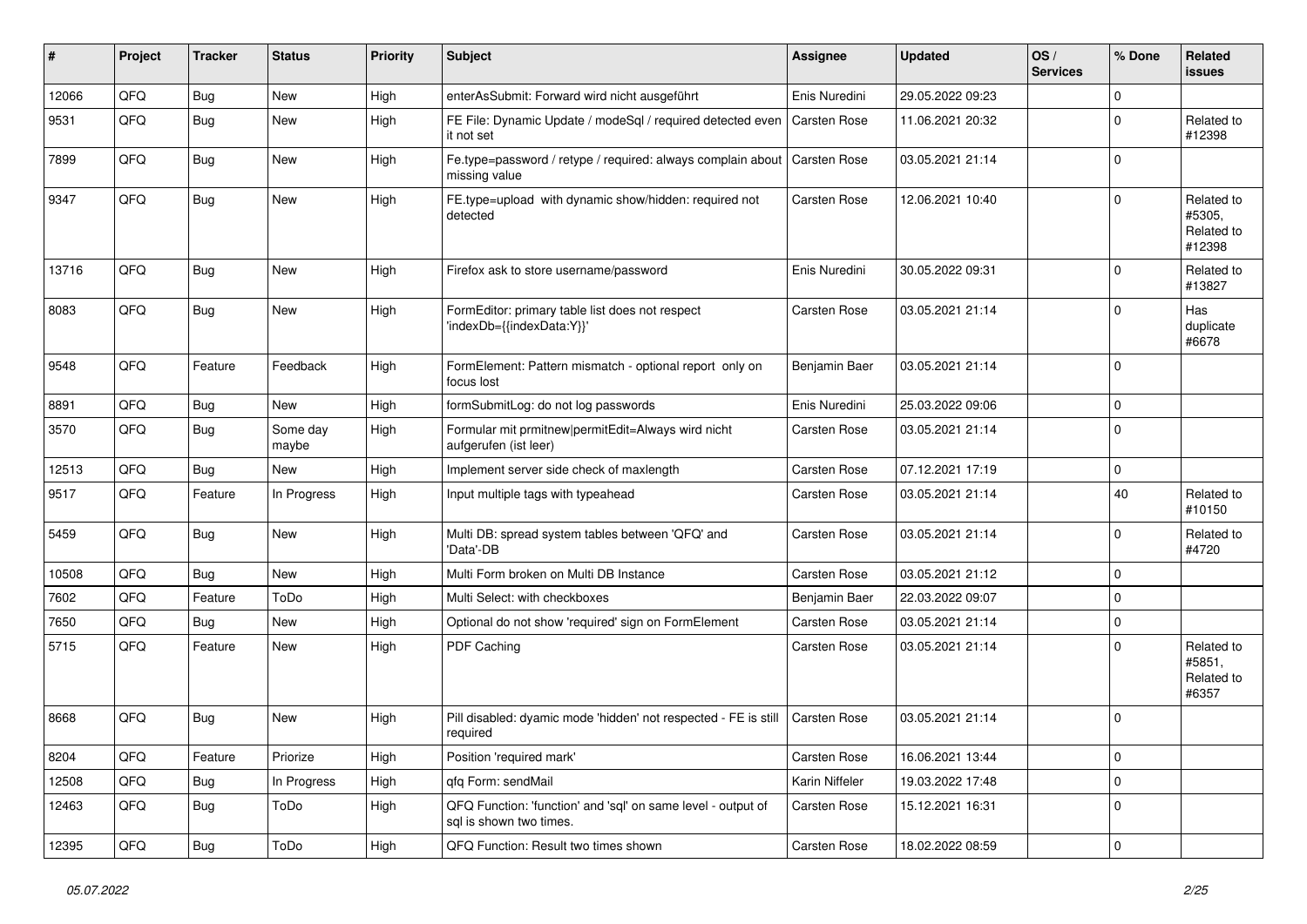| #     | Project | <b>Tracker</b> | <b>Status</b>     | <b>Priority</b> | Subject                                                                                      | <b>Assignee</b> | <b>Updated</b>   | OS/<br><b>Services</b> | % Done         | Related<br><b>issues</b>                                               |
|-------|---------|----------------|-------------------|-----------------|----------------------------------------------------------------------------------------------|-----------------|------------------|------------------------|----------------|------------------------------------------------------------------------|
| 14187 | QFQ     | Feature        | <b>New</b>        | High            | qfq.log: show current URL                                                                    | Carsten Rose    | 28.05.2022 11:02 |                        | $\mathbf 0$    | Related to<br>#13933,<br>Related to<br>#12532,<br>Related to<br>#11893 |
| 13757 | QFQ     | Feature        | <b>New</b>        | High            | QR / Bar-Code Plugin                                                                         | Enis Nuredini   | 19.03.2022 17:43 |                        | $\mathbf 0$    |                                                                        |
| 11237 | QFQ     | Bug            | New               | High            | Radiobutton / parameter.buttonClass= btn-default - kein dirty<br>Trigger                     | Benjamin Baer   | 03.05.2021 21:12 |                        | $\overline{0}$ | Related to<br>#10766                                                   |
| 10766 | QFQ     | Bug            | New               | High            | Radiobutton / parameter.buttonClass=btn-default: dynamic<br>update                           |                 | 03.05.2021 21:12 |                        | $\mathbf{0}$   | Related to<br>#11237                                                   |
| 3109  | QFQ     | Bug            | Some day<br>maybe | High            | RealUrl: Links werden nicht korrekt gerendert                                                | Carsten Rose    | 03.05.2021 21:14 |                        | $\mathbf 0$    |                                                                        |
| 9789  | QFQ     | Bug            | In Progress       | High            | Record Lock: release to early on 'leave page'                                                | Carsten Rose    | 10.01.2022 09:25 |                        | 100            | Related to<br>#10081,<br>Related to<br>#9173,<br>Related to<br>#8702   |
| 3967  | QFQ     | Feature        | Some day<br>maybe | High            | Report: Checkbox, Radio, Dropdown, Input welches ohne<br>Submit funktioniert - 'Inline-Form' | Carsten Rose    | 03.05.2021 21:14 |                        | $\mathbf{0}$   |                                                                        |
| 9052  | QFQ     | Feature        | Feedback          | High            | Report: CodeMirror with SQL Syntax Highlight in FE                                           | Enis Nuredini   | 08.06.2022 10:25 |                        | $\overline{0}$ |                                                                        |
| 12974 | QFQ     | Bug            | New               | High            | Sanitize Queries in Action-Elements                                                          | Carsten Rose    | 07.12.2021 17:19 |                        | $\mathbf 0$    |                                                                        |
| 3727  | QFQ     | Feature        | New               | High            | Security: Session Hijacking erschweren                                                       | Carsten Rose    | 03.05.2021 21:14 |                        | $\overline{0}$ |                                                                        |
| 9121  | QFQ     | Bug            | Priorize          | High            | sip links have r and __dbIndexData set                                                       | Carsten Rose    | 12.06.2021 10:41 |                        | $\mathbf 0$    |                                                                        |
| 12532 | QFQ     | Feature        | New               | High            | SIP-Parameter bei Seitenaufruf in Browser-Console<br>anzeigen                                | Carsten Rose    | 07.12.2021 17:19 |                        | $\overline{0}$ | Related to<br>#11893,<br>Related to<br>#14187                          |
| 10081 | QFQ     | Bug            | New               | High            | Stale record lock after 'forbidden' character                                                | Carsten Rose    | 03.05.2021 21:12 |                        | $\overline{0}$ | Related to<br>#10082,<br>Related to<br>#9789                           |
| 10114 | QFQ     | Feature        | New               | High            | Symbol (Link): 'G:' (Glyphicon) replaced by 'i:' (icon)                                      |                 | 07.12.2021 17:19 |                        | $\mathbf{0}$   | Related to<br>#3797,<br>Related to<br>#4194                            |
| 4258  | QFQ     | Feature        | Some day<br>maybe | High            | <b>System Defaults: Forms</b>                                                                | Carsten Rose    | 03.05.2021 21:14 |                        | $\overline{0}$ |                                                                        |
| 10506 | QFQ     | Bug            | New               | High            | Template Group broken on MultiDB instance                                                    | Carsten Rose    | 03.05.2021 21:12 |                        | $\mathbf 0$    | Related to<br>#10505                                                   |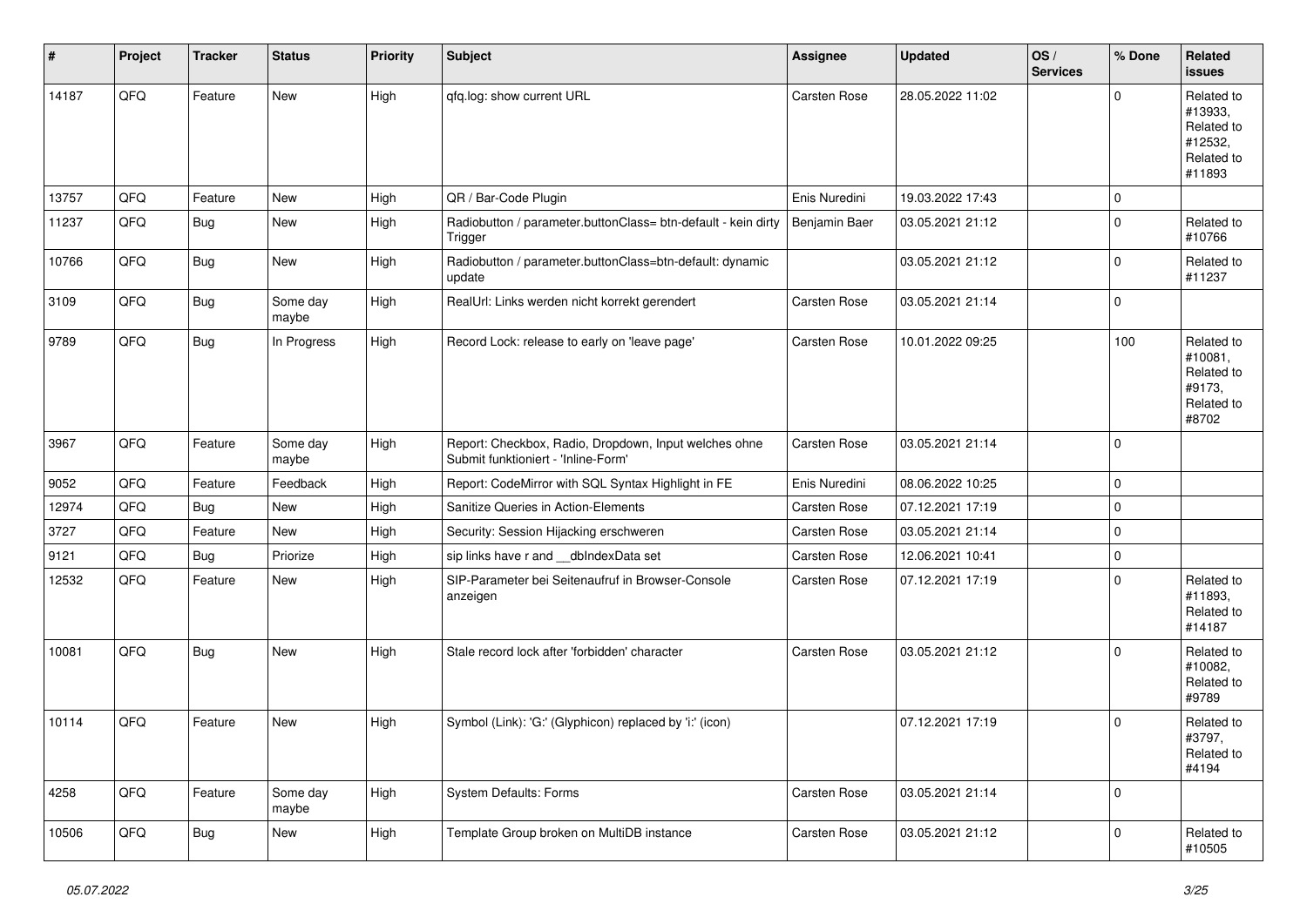| ∦     | Project | <b>Tracker</b> | <b>Status</b>     | <b>Priority</b> | <b>Subject</b>                                                                                                                               | <b>Assignee</b>     | <b>Updated</b>   | OS/<br><b>Services</b> | % Done         | Related<br><b>issues</b> |
|-------|---------|----------------|-------------------|-----------------|----------------------------------------------------------------------------------------------------------------------------------------------|---------------------|------------------|------------------------|----------------|--------------------------|
| 12702 | QFQ     | Bug            | New               | High            | templateGroup: broken in multiDb Setup                                                                                                       | <b>Carsten Rose</b> | 14.12.2021 16:02 |                        | $\Omega$       |                          |
| 12186 | QFQ     | Feature        | <b>New</b>        | High            | TinyMCE Config für Objekte                                                                                                                   | Carsten Rose        | 07.12.2021 17:19 |                        | $\mathbf 0$    | <b>Blocks</b><br>#12632  |
| 10640 | QFQ     | Bug            | New               | High            | TypeAhead Tag: FE editierbar trotz readOnly                                                                                                  | <b>Carsten Rose</b> | 03.05.2021 21:12 |                        | $\mathbf 0$    | Related to<br>#7795      |
| 7850  | QFQ     | Feature        | New               | High            | Upload records: non 'pathFileName' column                                                                                                    | Carsten Rose        | 03.05.2021 21:14 |                        | $\mathbf{0}$   |                          |
| 6116  | QFQ     | Bug            | Priorize          | High            | value of checkbox not saved                                                                                                                  | Carsten Rose        | 07.12.2021 17:19 |                        | $\mathbf{0}$   |                          |
| 3061  | QFQ     | Bug            | Some day<br>maybe | High            | winstitute: mysql connection durcheinander - nmhp17<br>(ag7)/QFQ arbeitet mit DB/Tabellen von biostat.                                       | Carsten Rose        | 03.05.2021 21:14 |                        | $\Omega$       |                          |
| 5576  | QFQ     | Bug            | <b>New</b>        | Normal          | Using MySQL 'DROP' requires privilege - wich is not really<br>necessary.                                                                     | Carsten Rose        | 01.02.2020 23:21 |                        | $\mathbf 0$    |                          |
| 4651  | QFQ     | Bug            | Some day<br>maybe | Normal          | "Loading document" Modal wird angezeigt bei uzhcd type=2<br>Ansicht                                                                          | Carsten Rose        | 01.02.2020 23:20 |                        | $\mathbf 0$    |                          |
| 4441  | QFQ     | Bug            | Some day<br>maybe | Normal          | \$ SERVER Vars sollten nur aus dem Store genommen<br>werden - Code entsprechend anpassen.                                                    |                     | 11.12.2019 16:02 |                        | $\overline{0}$ |                          |
| 7101  | QFQ     | Bug            | Some day<br>maybe | Normal          | 'form' in SIP and 'report' - breaks                                                                                                          |                     | 01.02.2020 23:20 |                        | $\Omega$       |                          |
| 5942  | QFQ     | Feature        | Priorize          | Normal          | 'L' and 'type': append to links, generate via 'link' by using 'u:'                                                                           | Carsten Rose        | 01.02.2020 10:13 |                        | $\mathbf 0$    |                          |
| 5768  | QFQ     | Bug            | Some day<br>maybe | Normal          | {{pageLanguage:T}}' missing if QFQ is called via api                                                                                         | Carsten Rose        | 01.02.2020 23:19 |                        | 0              |                          |
| 4092  | QFQ     | Bug            | Some day<br>maybe | Normal          | 1) Logging verbessern wann welches FE warum ausgefuehrt<br>wird, 2) Documentation: Best Practice Template Group                              | Carsten Rose        | 01.02.2020 23:19 |                        | $\Omega$       | Related to<br>#3504      |
| 3267  | QFQ     | Feature        | Some day<br>maybe | Normal          | 2 Forms auf einer Seite: real + Read only                                                                                                    | Carsten Rose        | 11.12.2019 16:03 |                        | 0              |                          |
| 12269 | QFQ     | Feature        | New               | Normal          | 2FA - Login                                                                                                                                  | <b>Carsten Rose</b> | 03.05.2021 20:45 |                        | $\mathbf 0$    |                          |
| 5548  | QFQ     | Feature        | Some day<br>maybe | Normal          | 801 Textfiles/Scriptfiles als Thumbnail                                                                                                      | Carsten Rose        | 07.03.2022 16:26 |                        | $\Omega$       |                          |
| 3666  | QFQ     | Feature        | Some day<br>maybe | Normal          | a) Performance Messung: mysql_real_escape_string() im<br>Vergleich zu str_replace(), b) doppeltes Aufrufen von<br>mysql_real_escape_string() | Carsten Rose        | 11.12.2019 16:02 |                        | 0              |                          |
| 12038 | QFQ     | Feature        | <b>New</b>        | Normal          | a) STORE_VAR: filenameOnlyStripUniq, b) SP:<br>QSTRIPUNIQ()                                                                                  |                     | 17.02.2021 23:55 |                        | $\mathbf 0$    |                          |
| 11535 | QFQ     | Feature        | New               | Normal          | Ability to create SQL columns in frontend QFQ forms                                                                                          |                     | 17.11.2020 12:11 |                        | $\mathbf 0$    |                          |
| 11715 | QFQ     | <b>Bug</b>     | New               | Normal          | acceptZeroAsRequired and requiredOffButMark do not<br>coincide                                                                               |                     | 08.12.2020 12:13 |                        | 0              |                          |
| 3942  | QFG     | Feature        | Some day<br>maybe | Normal          | Action Elemente: neu generierte IDs via FE weitergeben                                                                                       | Carsten Rose        | 11.12.2019 16:03 |                        | $\mathbf 0$    | Related to<br>#3941      |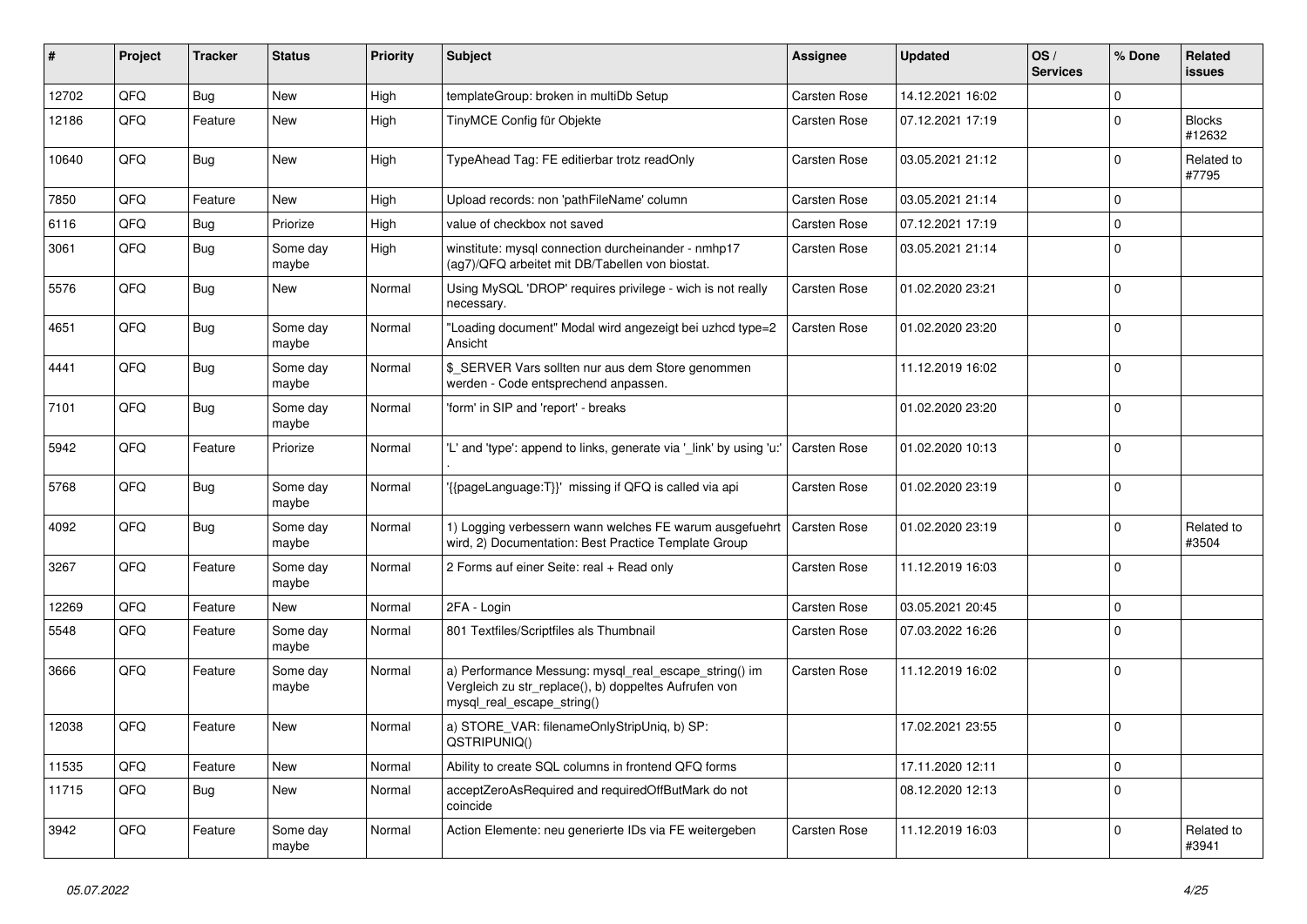| $\vert$ # | Project | <b>Tracker</b> | <b>Status</b>     | <b>Priority</b> | Subject                                                                                                        | Assignee            | <b>Updated</b>   | OS/<br><b>Services</b> | % Done       | Related<br><b>issues</b>                                                                                                                                              |
|-----------|---------|----------------|-------------------|-----------------|----------------------------------------------------------------------------------------------------------------|---------------------|------------------|------------------------|--------------|-----------------------------------------------------------------------------------------------------------------------------------------------------------------------|
| 12412     | QFQ     | Feature        | New               | Normal          | Action/Escape qualifier 'e' (empty), '0': if given, an empty<br>string (or '0') will be treated as 'not found' | Carsten Rose        | 08.05.2021 09:40 |                        | $\Omega$     | Related to<br>#12413,<br>Related to<br>#10012                                                                                                                         |
| 5131      | QFQ     | Feature        | New               | Normal          | Activate Spin Gear ('wait/busy' indicator) via LINK attribute                                                  | Carsten Rose        | 01.02.2020 23:21 |                        | $\mathbf 0$  |                                                                                                                                                                       |
| 7342      | QFQ     | Feature        | <b>New</b>        | Normal          | add content = hide_this                                                                                        | Carsten Rose        | 01.02.2020 23:21 |                        | $\Omega$     |                                                                                                                                                                       |
| 10979     | QFQ     | Feature        | <b>New</b>        | Normal          | Ajax Calls an API - dataReport                                                                                 | Carsten Rose        | 11.05.2022 12:15 |                        | $\mathbf{0}$ |                                                                                                                                                                       |
| 14320     | QFQ     | Feature        | In Progress       | Normal          | Allow specific HTML Tags and Attributes: general, TinyMCE                                                      | Enis Nuredini       | 04.07.2022 14:09 |                        | $\mathbf 0$  | Related to<br>#12664,<br>Related to<br>#12039,<br>Related to<br>#11702,<br>Related to<br>#7239,<br>Related to<br>#3708.<br>Related to<br>#3646,<br>Related to<br>#880 |
| 9281      | QFQ     | Bug            | Some day<br>maybe | Normal          | Allow STRICT_TRANS_TABLES                                                                                      | Carsten Rose        | 02.01.2021 18:43 |                        | $\Omega$     |                                                                                                                                                                       |
| 12119     | QFQ     | Feature        | New               | Normal          | AS paged: error message missing if there ist no 'r' argument.                                                  | <b>Carsten Rose</b> | 03.05.2021 20:51 |                        | $\mathbf 0$  |                                                                                                                                                                       |
| 14077     | QFQ     | Bug            | New               | Normal          | As link: Attribute 'class' missing by r:1 and r:3 - but should<br>set                                          | <b>Carsten Rose</b> | 28.05.2022 11:02 |                        | $\mathbf{0}$ | Related to<br>#5342,<br>Related to<br>#4343                                                                                                                           |
| 13945     | QFQ     | Feature        | New               | Normal          | As _link: content before/after link                                                                            | Enis Nuredini       | 28.05.2022 11:01 |                        | $\mathbf 0$  | Related to<br>#12262                                                                                                                                                  |
| 14233     | QFQ     | Bug            | New               | Normal          | AS _link: question - HTML is not rendered                                                                      | Carsten Rose        | 28.05.2022 11:02 |                        | $\mathbf 0$  |                                                                                                                                                                       |
| 3947      | QFQ     | Feature        | Some day<br>maybe | Normal          | Attack detectect: logout current user                                                                          | Carsten Rose        | 11.12.2019 16:03 |                        | $\mathbf 0$  | Related to<br>#5458,<br>Related to<br>#6299                                                                                                                           |
| 6299      | QFQ     | Feature        | Some day<br>maybe | Normal          | Attack detection: log table with invalid SIP access                                                            |                     | 11.12.2019 16:02 |                        | $\mathbf 0$  | Related to<br>#3947                                                                                                                                                   |
| 11522     | QFQ     | Bug            | <b>New</b>        | Normal          | Aus/Einblenden von Reitern                                                                                     |                     | 13.11.2020 14:58 |                        | $\mathbf 0$  |                                                                                                                                                                       |
| 9275      | QFQ     | Bug            | New               | Normal          | auteron: t3 page, which takes to long to respond, is not<br>reported properly                                  | Carsten Rose        | 01.02.2020 23:22 |                        | 100          |                                                                                                                                                                       |
| 10890     | QFQ     | <b>Bug</b>     | New               | Normal          | AutoCron hangs                                                                                                 |                     | 20.07.2020 13:56 |                        | $\mathbf 0$  |                                                                                                                                                                       |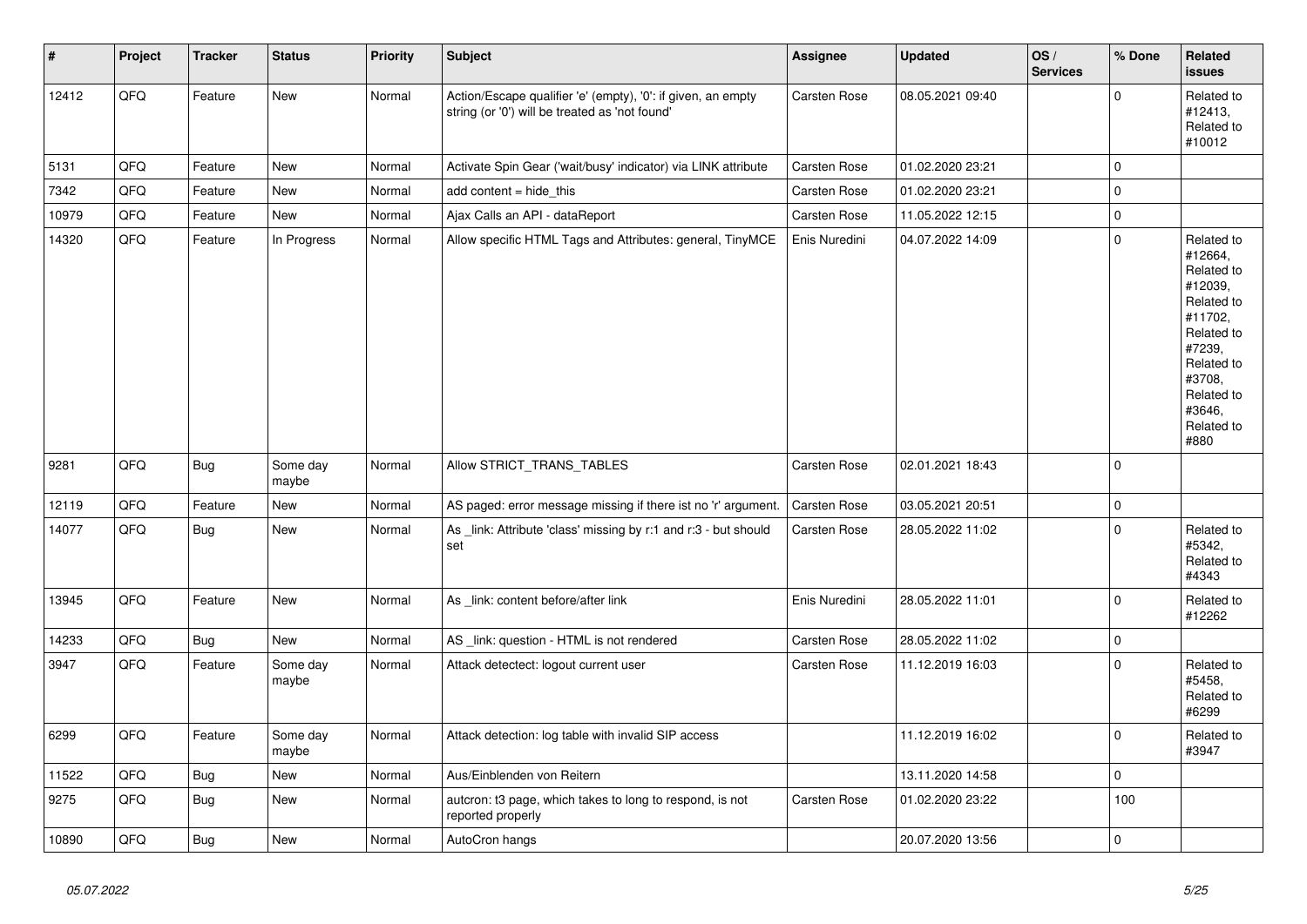| #     | Project | <b>Tracker</b> | <b>Status</b>     | <b>Priority</b> | <b>Subject</b>                                                                                       | Assignee      | <b>Updated</b>   | OS/<br><b>Services</b> | % Done         | Related<br>issues                           |
|-------|---------|----------------|-------------------|-----------------|------------------------------------------------------------------------------------------------------|---------------|------------------|------------------------|----------------|---------------------------------------------|
| 4250  | QFQ     | Feature        | <b>New</b>        | Normal          | AutoCron in QFQ via PHP                                                                              | Carsten Rose  | 01.02.2020 23:21 |                        | $\Omega$       | Related to<br>#3292,<br>Related to<br>#3291 |
| 12146 | QFQ     | Feature        | <b>New</b>        | Normal          | Autocron Job: Anzeigen wann der naechste Job ausgefuehrt<br>wird, resp das er nicht ausgefuehrt wird | Carsten Rose  | 15.03.2021 15:23 |                        | $\overline{0}$ |                                             |
| 3291  | QFQ     | Feature        | Some day<br>maybe | Normal          | AutoCron websiteToken                                                                                | Carsten Rose  | 11.12.2019 16:02 |                        | $\overline{0}$ | Related to<br>#4250                         |
| 13647 | QFQ     | Bug            | <b>New</b>        | Normal          | Autofocus funktioniert nicht auf Chrome                                                              | Benjamin Baer | 19.03.2022 17:44 |                        | $\overline{0}$ |                                             |
| 7452  | QFQ     | Feature        | Some day<br>maybe | Normal          | automate deployment new QFQ version                                                                  | Carsten Rose  | 16.09.2021 15:10 |                        | $\overline{0}$ |                                             |
| 13608 | QFQ     | Feature        | Some day<br>maybe | Normal          | Automatic Browser Language Redirect                                                                  | Enis Nuredini | 17.06.2022 08:35 |                        | $\Omega$       |                                             |
| 12452 | QFQ     | Feature        | Priorize          | Normal          | BaseURL: alsways with '/' at the end                                                                 | Carsten Rose  | 19.06.2022 13:45 |                        | $\overline{0}$ | Related to<br>#10782                        |
| 9346  | QFQ     | Feature        | Priorize          | Normal          | beforeSave: check if an upload is given                                                              | Carsten Rose  | 11.06.2021 21:18 |                        | $\Omega$       |                                             |
| 3782  | QFQ     | Bug            | Priorize          | Normal          | Bei fehlerhafter Eingabe (z.B. Datum) sollte das erwartete<br>Format angezeigt werden                | Carsten Rose  | 01.02.2020 10:13 |                        | $\overline{0}$ |                                             |
| 7106  | QFQ     | Feature        | Some day<br>maybe | Normal          | Beispiel Nummerierung von Rows in Report                                                             |               | 11.12.2019 16:01 |                        | $\mathbf 0$    |                                             |
| 7105  | QFQ     | Feature        | Some day<br>maybe | Normal          | Beispiel wie man in einer zweiten Tabelle speichert.                                                 |               | 11.12.2019 16:01 |                        | $\Omega$       |                                             |
| 6288  | QFQ     | Feature        | Some day<br>maybe | Normal          | Best Practice: Erklaeren wie man ein Formular ganz in<br>'weiss' erstellen kann                      |               | 11.12.2019 16:02 |                        | $\overline{0}$ |                                             |
| 4194  | QFQ     | Feature        | In Progress       | Normal          | Bootstrap 4 ist jetzt offiziel                                                                       |               | 03.05.2021 20:47 |                        | $\Omega$       | Related to<br>#10114                        |
| 5783  | QFQ     | Feature        | Some day<br>maybe | Normal          | <b>BPMN View/Edit</b>                                                                                |               | 11.12.2019 16:02 |                        | $\Omega$       |                                             |
| 12546 | QFQ     | Bug            | Feedback          | Normal          | Branch 'Development' - Unit Tests mit dirty workaround<br>angepasst                                  | Carsten Rose  | 19.03.2022 17:48 |                        | $\overline{0}$ |                                             |
| 8520  | QFQ     | Feature        | Some day<br>maybe | Normal          | Bring QFQ to Composer                                                                                | Carsten Rose  | 16.09.2021 15:10 |                        | $\overline{0}$ |                                             |
| 9958  | QFQ     | <b>Bug</b>     | Priorize          | Normal          | Broken subrecord query: no error message                                                             | Carsten Rose  | 05.02.2021 15:15 |                        | $\overline{0}$ |                                             |
| 9177  | QFQ     | Bug            | <b>New</b>        | Normal          | Bug? QFQ tries to save an action FE, which has real<br>existing column name                          | Carsten Rose  | 01.02.2020 23:22 |                        | $\Omega$       |                                             |
| 8522  | QFQ     | Feature        | Some day<br>maybe | Normal          | build QFQ - npm warnings                                                                             | Benjamin Baer | 01.02.2020 23:19 |                        | 50             |                                             |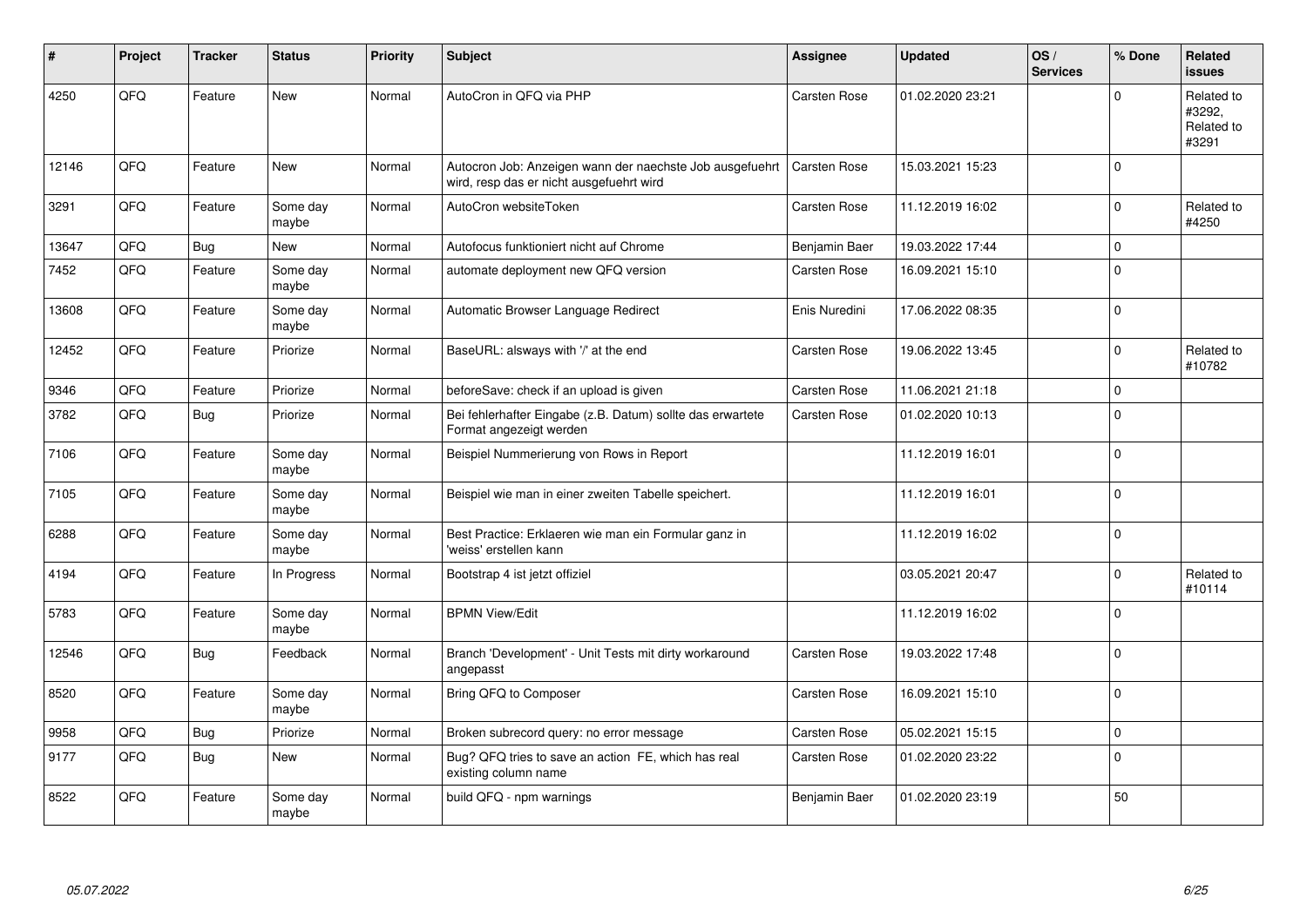| #     | Project | <b>Tracker</b> | <b>Status</b>     | Priority | <b>Subject</b>                                                                                                                | <b>Assignee</b> | <b>Updated</b>   | OS/<br><b>Services</b> | % Done         | Related<br>issues                            |
|-------|---------|----------------|-------------------|----------|-------------------------------------------------------------------------------------------------------------------------------|-----------------|------------------|------------------------|----------------|----------------------------------------------|
| 10716 | QFQ     | Feature        | Some day<br>maybe | Normal   | Business Logic mit Externen Skripten                                                                                          | Carsten Rose    | 16.09.2021 15:10 |                        | $\Omega$       | Related to<br>#10713,<br>Related to<br>#8217 |
| 9781  | QFQ     | Feature        | New               | Normal   | Button: CSS class to make buttons smaller                                                                                     | Carsten Rose    | 01.02.2020 23:22 |                        | $\Omega$       |                                              |
| 13467 | QFQ     | Feature        | New               | Normal   | ChangeLog Generator                                                                                                           | Carsten Rose    | 19.03.2022 17:46 |                        | $\Omega$       | Related to<br>#11460                         |
| 13451 | QFQ     | Bug            | New               | Normal   | Character Counter / Max Character: Problem in Safari                                                                          | Carsten Rose    | 15.04.2022 17:18 |                        | $\Omega$       |                                              |
| 12474 | QFQ     | Feature        | New               | Normal   | Check BaseConfigURL if it is given and the the last char is '/'                                                               | Carsten Rose    | 03.05.2021 20:45 |                        | $\Omega$       |                                              |
| 9853  | QFQ     | Feature        | New               | Normal   | Check das SQL / QFQ / Mail Logfile geschrieben wird                                                                           |                 | 09.01.2020 11:15 |                        | $\mathbf 0$    |                                              |
| 9669  | QFQ     | Bug            | Some day<br>maybe | Normal   | Checkbox / Template Group: radio/checkbox visible broken<br>after 'add'                                                       | Carsten Rose    | 16.06.2021 13:47 |                        | $\Omega$       | Related to<br>#8091                          |
| 11752 | QFQ     | Bug            | New               | Normal   | checkbox renders multiple input elements with same name                                                                       | Carsten Rose    | 17.12.2020 14:58 |                        | $\Omega$       | Related to<br>#11750                         |
| 9691  | QFQ     | Bug            | In Progress       | Normal   | Checkbox: dynamic update > readonly                                                                                           | Carsten Rose    | 01.02.2020 23:22 |                        | 50             | Related to<br>#9834                          |
| 12163 | QFQ     | Feature        | <b>New</b>        | Normal   | Checkbox: table wrap                                                                                                          | Carsten Rose    | 03.05.2021 20:51 |                        | $\mathbf 0$    |                                              |
| 12476 | QFQ     | Feature        | New               | Normal   | clearMe: a) should trigger 'dirty', b) sticky on textarea resize                                                              | Benjamin Baer   | 04.01.2022 08:40 |                        | $\mathbf 0$    | Related to<br>#9528                          |
| 6870  | QFQ     | Feature        | Priorize          | Normal   | Click on '_link' triggers an API call                                                                                         | Benjamin Baer   | 03.01.2022 08:25 |                        | $\Omega$       |                                              |
| 4420  | QFQ     | Feature        | Some day<br>maybe | Normal   | Client: Local Storage - store the changes of a form, local in<br>the browser.                                                 | Benjamin Baer   | 11.12.2019 16:02 |                        | $\Omega$       |                                              |
| 6715  | QFQ     | Feature        | Some day<br>maybe | Normal   | Code-Refactoring: dbArray vereinheitlichen                                                                                    | Carsten Rose    | 11.12.2019 16:02 |                        | $\Omega$       |                                              |
| 7102  | QFQ     | Feature        | New               | Normal   | Comment sign in report: '#' and '--'                                                                                          | Carsten Rose    | 01.02.2020 23:21 |                        | $\mathbf 0$    |                                              |
| 3349  | QFQ     | <b>Bug</b>     | Some day<br>maybe | Normal   | config.qfq.ini: a) vertraegt keine '=' im Value (z.B. Passwort),<br>b) Values sollten in ticks einschliessbar sein (spaces, ) | Carsten Rose    | 11.12.2019 16:02 |                        | $\Omega$       |                                              |
| 12714 | QFQ     | Bug            | New               | Normal   | Conversion of GIF to PDF broken when GIF contains Alpha.                                                                      | Carsten Rose    | 19.03.2022 17:49 |                        | $\mathbf 0$    |                                              |
| 4650  | QFQ     | Feature        | Some day<br>maybe | Normal   | Convert html to doc/rtf                                                                                                       | Carsten Rose    | 01.02.2020 23:20 |                        | $\Omega$       | Related to<br>#10704                         |
| 12327 | QFQ     | <b>Bug</b>     | New               | Normal   | Copy to clipboard: Glyphicon can not be changed                                                                               | Carsten Rose    | 27.12.2021 17:59 |                        | $\Omega$       |                                              |
| 12330 | QFQ     | Feature        | New               | Normal   | Copy to input field / text area / TinyMCE                                                                                     | Carsten Rose    | 07.04.2021 09:01 |                        | 0              |                                              |
| 8089  | QFQ     | Feature        | New               | Normal   | Copy/Paste for FormElements                                                                                                   | Carsten Rose    | 01.02.2020 23:22 |                        | $\overline{0}$ |                                              |
| 10738 | QFQ     | Feature        | Some day<br>maybe | Normal   | CORS headers for external API requests                                                                                        |                 | 10.06.2020 14:00 |                        | 0              |                                              |
| 13843 | QFQ     | Feature        | New               | Normal   | Create JWT via QFQ                                                                                                            | Carsten Rose    | 19.03.2022 17:42 |                        | $\overline{0}$ |                                              |
| 13841 | QFQ     | Feature        | New               | Normal   | Create PDF via iText - evaluate                                                                                               | Carsten Rose    | 19.03.2022 17:42 |                        | $\overline{0}$ |                                              |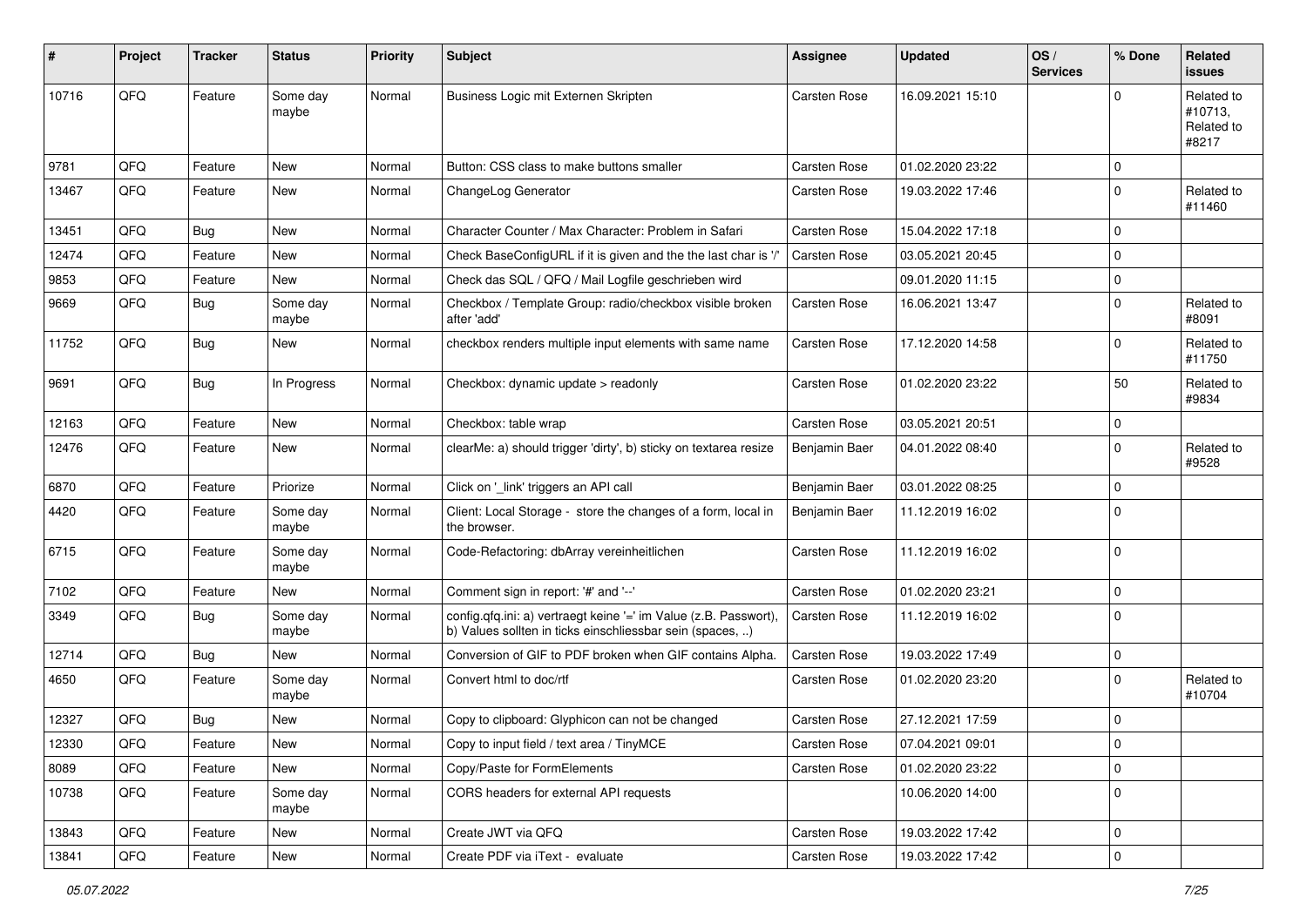| #     | Project | <b>Tracker</b> | <b>Status</b>              | <b>Priority</b> | Subject                                                                                                                                                       | Assignee            | <b>Updated</b>   | OS/<br><b>Services</b> | % Done       | Related<br>issues    |
|-------|---------|----------------|----------------------------|-----------------|---------------------------------------------------------------------------------------------------------------------------------------------------------------|---------------------|------------------|------------------------|--------------|----------------------|
| 9136  | QFQ     | Feature        | <b>New</b>                 | Normal          | Create ZIP files with dynamic PDFs                                                                                                                            | <b>Carsten Rose</b> | 01.02.2020 23:22 |                        | 0            |                      |
| 4719  | QFQ     | Feature        | Some day<br>maybe          | Normal          | Custom Message in Client in case of 'Browser tab close,<br>modification will be lost'                                                                         |                     | 01.02.2020 23:20 |                        | 0            |                      |
| 12337 | QFQ     | Feature        | Some day<br>maybe          | Normal          | Database.php: better caching                                                                                                                                  | Carsten Rose        | 16.09.2021 15:10 |                        | $\Omega$     |                      |
| 13767 | QFQ     | <b>Bug</b>     | Feedback                   | Normal          | date/time-picker: required shows up/down button orange                                                                                                        | Enis Nuredini       | 16.05.2022 23:16 |                        | $\Omega$     |                      |
| 6992  | QFQ     | Feature        | Some day<br>maybe          | Normal          | DB exception: Syntax Highlight                                                                                                                                |                     | 11.12.2019 16:01 |                        | $\Omega$     | Related to<br>#5450  |
| 4627  | QFQ     | Feature        | Some day<br>maybe          | Normal          | dbupdate: all tables - check 'create', 'modified' if it is possible<br>to change to default 'CURRENT_TIMESTAMP' and modified<br>'ON UPDATE CURRENT_TIMESTAMP' |                     | 01.02.2020 23:20 |                        | 0            |                      |
| 3130  | QFQ     | Bug            | Some day<br>maybe          | Normal          | Debug Info's nicht korrekt nach 'New > Save'.                                                                                                                 | Carsten Rose        | 11.12.2019 16:03 |                        | 0            | Related to<br>#3253  |
| 3331  | QFQ     | Feature        | Some day<br>maybe          | Normal          | Default Tooltip fuer _page? Links: mit Form und Record ID                                                                                                     | Carsten Rose        | 11.12.2019 16:02 |                        | $\Omega$     |                      |
| 9348  | QFQ     | Feature        | New                        | Normal          | defaultThumbnailSize: pre render thumbnails                                                                                                                   | Carsten Rose        | 12.06.2021 09:05 |                        | 0            |                      |
| 13566 | QFQ     | Feature        | Ready to sync<br>(develop) | Normal          | Delete config-example.gfg.php file                                                                                                                            | Carsten Rose        | 23.12.2021 09:25 |                        | <sup>0</sup> |                      |
| 5850  | QFQ     | Feature        | Some day<br>maybe          | Normal          | Deployment: In QFQ Doc best practice fuer zeitgemaesses<br>Deployment beschreiben                                                                             |                     | 01.02.2020 23:20 |                        | $\Omega$     |                      |
| 7630  | QFQ     | Feature        | Priorize                   | Normal          | detailed error message for simple upload                                                                                                                      | Carsten Rose        | 01.02.2020 10:13 |                        | $\Omega$     |                      |
| 7481  | QFQ     | Feature        | New                        | Normal          | Detect 'BaseUrl' automatically                                                                                                                                | Carsten Rose        | 01.02.2020 23:21 |                        | $\Omega$     |                      |
| 12503 | QFQ     | Feature        | Priorize                   | Normal          | Detect dangerous UPDATE statement with missing WHERE                                                                                                          | Carsten Rose        | 05.05.2021 22:09 |                        | 0            |                      |
| 3458  | QFQ     | Feature        | Some day<br>maybe          | Normal          | Display 'Edit Form Element'-Checkbox on form: should<br>depend on FE Group                                                                                    | Carsten Rose        | 11.12.2019 16:02 |                        | U            | Related to<br>#3447  |
| 8892  | QFQ     | Feature        | Some day<br>maybe          | Normal          | Display and Edit SQL Comments in Form Editor                                                                                                                  | Carsten Rose        | 11.12.2019 16:01 |                        | $\Omega$     |                      |
| 13460 | QFQ     | Bug            | <b>New</b>                 | Normal          | Doc: Password set/reset  password should not processed<br>with 'html encode'                                                                                  | Carsten Rose        | 19.03.2022 17:46 |                        | $\Omega$     |                      |
| 14377 | QFQ     | Bug            | <b>New</b>                 | Normal          | Documentation > General Tips: white page after migration                                                                                                      | Enis Nuredini       | 19.06.2022 16:37 |                        | $\Omega$     |                      |
| 8894  | QFQ     | Feature        | Some day<br>maybe          | Normal          | Documentation Tags Usable in QFQ Application                                                                                                                  | Carsten Rose        | 11.12.2019 16:01 |                        | $\Omega$     |                      |
| 8316  | QFQ     | Bug            | Feedback                   | Normal          | Documentation/Behaviour for Nested Queries and<br>Record-Store confusing                                                                                      | Nicola Chiapolini   | 20.11.2019 09:14 |                        | $\mathbf 0$  |                      |
| 3905  | QFQ     | Feature        | Some day<br>maybe          | Normal          | Documentation: Best Practice anhand eines Online<br>Bewerbungstools                                                                                           | Carsten Rose        | 11.12.2019 16:03 |                        | 0            |                      |
| 12109 | QFQ     | Feature        | New                        | Normal          | Donwload Link: Plain, SIP, Persistent Link, Peristent SIP -<br>new notation                                                                                   | Carsten Rose        | 03.05.2021 20:45 |                        | 0            | Related to<br>#12085 |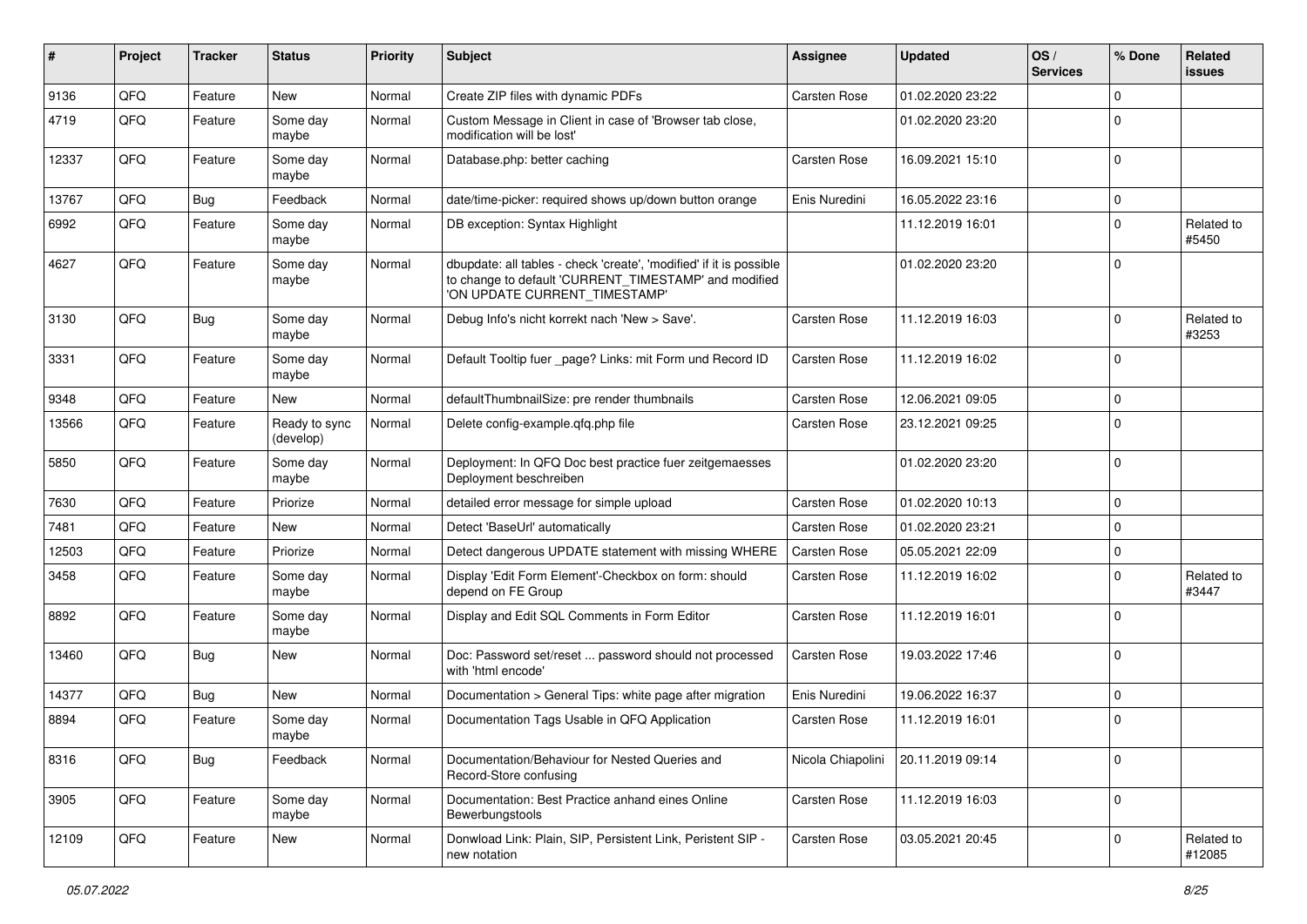| ∦     | Project | <b>Tracker</b> | <b>Status</b>     | <b>Priority</b> | <b>Subject</b>                                                                                                     | Assignee            | <b>Updated</b>   | OS/<br><b>Services</b> | % Done       | Related<br><b>issues</b> |
|-------|---------|----------------|-------------------|-----------------|--------------------------------------------------------------------------------------------------------------------|---------------------|------------------|------------------------|--------------|--------------------------|
| 4293  | QFQ     | <b>Bug</b>     | Some day<br>maybe | Normal          | Download broken if token 'd:' is missing - but no error<br>message                                                 | <b>Carsten Rose</b> | 11.12.2019 16:03 |                        | <sup>0</sup> | Related to<br>#7514      |
| 10996 | QFQ     | Feature        | New               | Normal          | Download video via sip: no seek                                                                                    | Carsten Rose        | 12.08.2020 14:18 |                        | 0            |                          |
| 6292  | QFQ     | Feature        | New               | Normal          | Download: File speichern mit Hash aber original Filename in<br>der Datenbank vermerken fuer Downloads              | Carsten Rose        | 01.02.2020 23:21 |                        | $\Omega$     |                          |
| 7100  | QFQ     | Feature        | Some day<br>maybe | Normal          | Download: log access, max downloads, time limit                                                                    |                     | 01.02.2020 23:19 |                        | $\Omega$     |                          |
| 7217  | QFQ     | Feature        | Priorize          | Normal          | Download: notice User if `_sip=?` is missing                                                                       | Carsten Rose        | 01.02.2020 10:13 |                        | 0            |                          |
| 5562  | QFQ     | Feature        | Priorize          | Normal          | Drag'n'Drop fuer Uploads                                                                                           | Benjamin Baer       | 21.03.2022 09:52 |                        | 0            | Related to<br>#9706      |
| 12603 | QFQ     | Feature        | <b>New</b>        | Normal          | Dropdown (Select), Radio, checkbox:<br>itemListAlways={{!SELECT key, value}}                                       | Carsten Rose        | 19.03.2022 17:47 |                        | 0            |                          |
| 10119 | QFQ     | Feature        | <b>New</b>        | Normal          | Dropdown (selectlist) & TypeAhead: format and catagorize<br>list                                                   | Carsten Rose        | 07.05.2020 09:36 |                        | 0            |                          |
| 2995  | QFQ     | Feature        | Some day<br>maybe | Normal          | Dropdown JQuery Plugin: 'chosen' - Moeglichkeit um Select<br>Listen mehr Funktion zu geben. Kein Bootstrap noetig. | <b>Carsten Rose</b> | 11.12.2019 16:03 |                        | $\Omega$     |                          |
| 9975  | QFQ     | Bug            | Priorize          | Normal          | Dropdown Menu: 'r:3' broken                                                                                        | Carsten Rose        | 01.02.2020 10:13 |                        | $\mathbf 0$  |                          |
| 4869  | QFQ     | Feature        | Some day<br>maybe | Normal          | Dynamic Update (show, hide, readonly?, required?) for<br><b>Template Group Elements</b>                            | Carsten Rose        | 01.02.2020 23:19 |                        | $\mathbf 0$  | Related to<br>#4865      |
| 4583  | QFQ     | Bug            | Some day<br>maybe | Normal          | Dynamic Update bei TypeAhead Feldern                                                                               | Carsten Rose        | 01.02.2020 23:19 |                        | $\Omega$     |                          |
| 2665  | QFQ     | Bug            | Priorize          | Normal          | Dynamic Update funktioniert nicht, wenn beim<br>entsprechenden FormElement eine size angegeben ist.                | Benjamin Baer       | 03.01.2022 08:12 |                        | 30           |                          |
| 3216  | QFQ     | Feature        | Some day<br>maybe | Normal          | dynamic update für checkbox label2                                                                                 | Carsten Rose        | 11.12.2019 16:03 |                        | 0            | Related to<br>#2081      |
| 11504 | QFQ     | Feature        | New               | Normal          | Dynamic Update: Button text update for 'Save',' Close' &<br>'Delete'                                               | Carsten Rose        | 12.11.2020 23:44 |                        | $\Omega$     |                          |
| 3811  | QFQ     | Bug            | Some day<br>maybe | Normal          | Dynamic Update: extraButtonInfo - Text aktualisieren                                                               | Carsten Rose        | 11.12.2019 16:03 |                        | $\Omega$     | Related to<br>#11517     |
| 6224  | QFQ     | Feature        | Priorize          | Normal          | Dynamic update: fade in/out fields                                                                                 | Benjamin Baer       | 21.03.2022 09:50 |                        | 0            |                          |
| 8106  | QFQ     | Bug            | Some day<br>maybe | Normal          | Dynamic Update: Feld kann nicht auf empty zurückgesetzt<br>werden                                                  | Carsten Rose        | 11.12.2019 16:01 |                        | 0            |                          |
| 4082  | QFG     | Feature        | New               | Normal          | Dynamic Update: modeSql - useful default                                                                           | Carsten Rose        | 01.02.2020 23:22 |                        | $\mathbf 0$  |                          |
| 3682  | QFQ     | <b>Bug</b>     | Some day<br>maybe | Normal          | Dynamic update: Radio buttons                                                                                      | Carsten Rose        | 11.12.2019 16:02 |                        | 0            |                          |
| 7002  | QFQ     | <b>Bug</b>     | New               | Normal          | Dynamic Update: row does not disappear / appear                                                                    | Carsten Rose        | 01.02.2020 23:22 |                        | $\mathbf 0$  |                          |
| 6083  | QFQ     | Feature        | Some day<br>maybe | Normal          | Dynamic Update: Value Check via SQL                                                                                |                     | 11.12.2019 16:02 |                        | 0            |                          |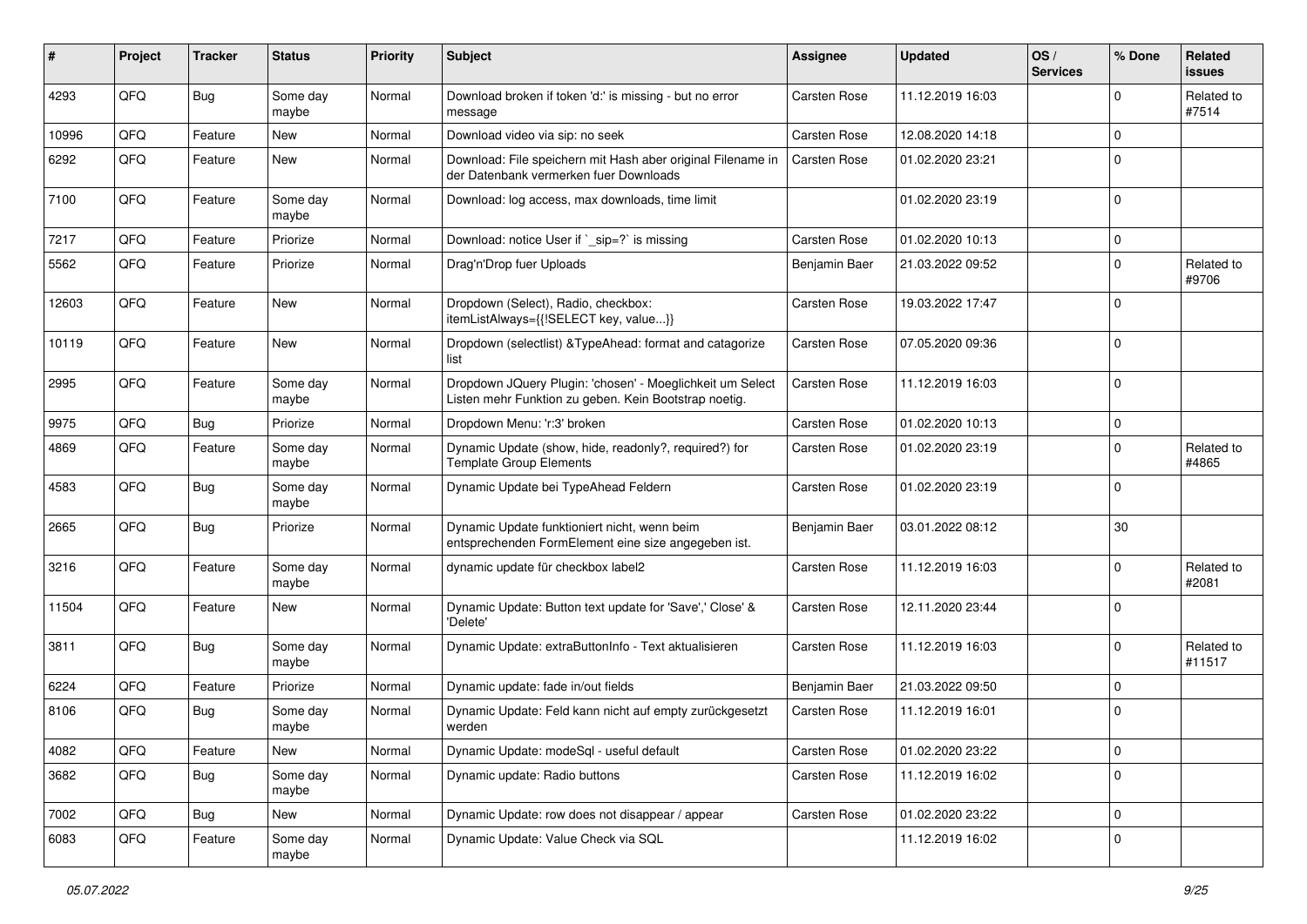| $\#$  | Project | <b>Tracker</b> | <b>Status</b>     | <b>Priority</b> | <b>Subject</b>                                                                                                          | <b>Assignee</b> | <b>Updated</b>   | OS/<br><b>Services</b> | % Done      | Related<br>issues         |
|-------|---------|----------------|-------------------|-----------------|-------------------------------------------------------------------------------------------------------------------------|-----------------|------------------|------------------------|-------------|---------------------------|
| 7109  | QFQ     | Feature        | <b>New</b>        | Normal          | Dynamic Updates: row/element hide                                                                                       | Carsten Rose    | 01.02.2020 23:22 |                        | $\Omega$    | Has<br>duplicate<br>#4081 |
| 11460 | QFQ     | Feature        | New               | Normal          | Easier creation of changelog: gitchangelog                                                                              | Carsten Rose    | 12.06.2021 10:20 |                        | $\Omega$    | Related to<br>#13467      |
| 5893  | QFQ     | Feature        | Some day<br>maybe | Normal          | Edit on double-click                                                                                                    |                 | 01.02.2020 23:19 |                        | $\Omega$    | Related to<br>#5894       |
| 9783  | QFQ     | Bug            | New               | Normal          | Email with special characters                                                                                           | Carsten Rose    | 01.02.2020 23:22 |                        | $\Omega$    |                           |
| 12989 | QFQ     | Bug            | New               | Normal          | empty string does not trigger dynamic update                                                                            | Enis Nuredini   | 28.05.2022 11:09 |                        | $\Omega$    |                           |
| 10759 | QFQ     | <b>Bug</b>     | New               | Normal          | emptyMeansNull - Feld falsch aktualisiert                                                                               |                 | 12.11.2020 23:45 |                        | $\mathbf 0$ |                           |
| 3864  | QFQ     | Feature        | New               | Normal          | Encrypt / decrypt field                                                                                                 | Enis Nuredini   | 30.06.2022 16:29 |                        | $\mathbf 0$ |                           |
| 5579  | QFQ     | Feature        | Some day<br>maybe | Normal          | Enhance Doc / Presentation: variable type 'link column type'                                                            | Carsten Rose    | 01.02.2020 23:19 |                        | $\Omega$    |                           |
| 8585  | QFQ     | Feature        | Priorize          | Normal          | Enhance Error message for 'unknown form'                                                                                | Carsten Rose    | 01.02.2020 10:13 |                        | $\mathbf 0$ |                           |
| 6250  | QFQ     | Feature        | In Progress       | Normal          | Enhance layout: a) Subrecord, b) Subrecord-Title                                                                        | Carsten Rose    | 01.02.2020 23:22 |                        | $\Omega$    | Related to<br>#5391       |
| 9013  | QFQ     | Bug            | New               | Normal          | Error in Twig template not handled                                                                                      | Carsten Rose    | 20.10.2021 13:43 |                        | $\mathbf 0$ |                           |
| 6677  | QFQ     | <b>Bug</b>     | New               | Normal          | Error message FE Action Element: no/wrong FE reference<br>who cause the problem.                                        | Carsten Rose    | 01.02.2020 23:21 |                        | $\Omega$    |                           |
| 7547  | QFQ     | Bug            | New               | Normal          | Error Message in afterSave: wrong parameter column<br>reported                                                          | Carsten Rose    | 01.02.2020 23:22 |                        | $\Omega$    |                           |
| 5132  | QFQ     | Feature        | Some day<br>maybe | Normal          | Error Message sendmail missing attachment: more details                                                                 | Carsten Rose    | 01.02.2020 23:19 |                        | $\Omega$    |                           |
| 6912  | QFQ     | Bug            | New               | Normal          | error Message Var 'deadline' already set in SIP - in Form<br>with FE.value={{deadline:R:::{{deadlinePeriod:Y}}}}        | Carsten Rose    | 01.02.2020 23:21 |                        | $\Omega$    |                           |
| 9127  | QFQ     | Bug            | New               | Normal          | Error Message: change 'roll over' color - text not readable                                                             | Carsten Rose    | 01.02.2020 23:22 |                        | $\mathbf 0$ |                           |
| 9128  | QFQ     | Feature        | New               | Normal          | Error Message: not replaced variables- a) replace back to '{'<br>b) underline                                           | Carsten Rose    | 01.02.2020 23:22 |                        | $\Omega$    | Related to<br>#9129       |
| 4330  | QFQ     | Feature        | Some day<br>maybe | Normal          | Error Message: report missing {{ / }} in sqlUpdate, sqlInsert,<br>sqlDelete, sqlAfter, sqlBefore in FE action elements. | Carsten Rose    | 01.02.2020 23:20 |                        | $\Omega$    |                           |
| 4328  | QFQ     | Bug            | Some day<br>maybe | Normal          | Error Message: Show FE name/number on problems in FE                                                                    | Carsten Rose    | 01.02.2020 23:20 |                        | $\Omega$    |                           |
| 10874 | QFQ     | Feature        | New               | Normal          | Erstellen eines Foreign Keys in der Tabelle "FormElement"                                                               |                 | 13.07.2020 10:11 |                        | $\mathbf 0$ |                           |
| 10324 | QFQ     | <b>Bug</b>     | New               | Normal          | Excel Export mit Template funktioniert nur, wenn Template<br>vor uid kommt                                              |                 | 30.03.2020 11:20 |                        | $\mathbf 0$ | Related to<br>#10257      |
| 10976 | QFQ     | Feature        | New               | Normal          | Excel Export Verbesserungen                                                                                             | Carsten Rose    | 06.08.2020 10:56 |                        | $\mathbf 0$ |                           |
| 12024 | QFQ     | Feature        | New               | Normal          | Excel Export: text columns by default decode<br>htmlspeciachar()                                                        | Carsten Rose    | 17.02.2021 23:55 |                        | $\mathbf 0$ | Related to<br>#12022      |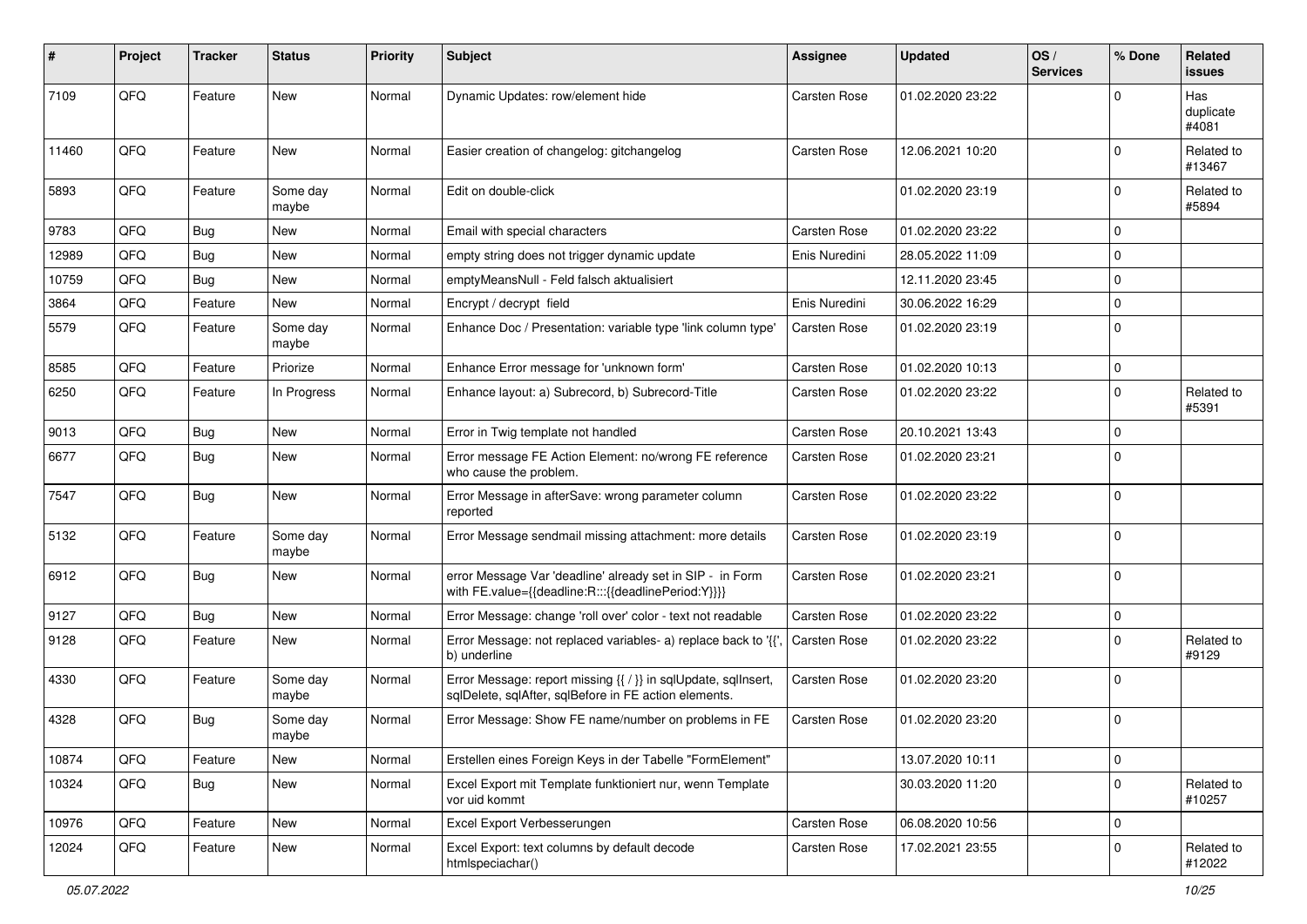| #     | Project | <b>Tracker</b> | <b>Status</b>     | <b>Priority</b> | <b>Subject</b>                                                                        | Assignee        | <b>Updated</b>   | OS/<br><b>Services</b> | % Done       | <b>Related</b><br><b>issues</b>                                                                                                |
|-------|---------|----------------|-------------------|-----------------|---------------------------------------------------------------------------------------|-----------------|------------------|------------------------|--------------|--------------------------------------------------------------------------------------------------------------------------------|
| 6594  | QFQ     | Feature        | <b>New</b>        | Normal          | Excel: on download, check if there is a valid sip                                     | Carsten Rose    | 01.02.2020 23:21 |                        | $\mathbf 0$  |                                                                                                                                |
| 14464 | QFQ     | Support        | New               | Normal          | Exception: Missing button to edit FormElement with broken<br>sglValidate / beforeLoad | Carsten Rose    | 04.07.2022 00:13 |                        | $\Omega$     |                                                                                                                                |
| 3900  | QFQ     | Feature        | Some day<br>maybe | Normal          | Extend documentation of 'Copy / Paste'                                                | Carsten Rose    | 11.12.2019 16:03 |                        | $\mathbf{0}$ | Related to<br>#3899                                                                                                            |
| 11217 | QFQ     | Feature        | Some day<br>maybe | Normal          | <b>Extend Script Functionality</b>                                                    | Carsten Rose    | 16.09.2021 15:10 |                        | $\mathbf 0$  |                                                                                                                                |
| 14185 | QFQ     | Feature        | <b>New</b>        | Normal          | External/Autocron.php - better suitable directory                                     | Support: System | 28.05.2022 11:03 |                        | $\pmb{0}$    |                                                                                                                                |
| 11517 | QFQ     | Bug            | In Progress       | Normal          | extraButtonInfo Broken for multiple FormElements                                      | Carsten Rose    | 12.05.2022 13:12 |                        | $\Omega$     | Related to<br>#7890,<br>Related to<br>#3811, Has<br>duplicate<br>#10905, Has<br>duplicate<br>#10553, Has<br>duplicate<br>#6779 |
| 4528  | QFQ     | Bug            | Some day<br>maybe | Normal          | extraButtonLock mit SQLAhead Bug                                                      | Carsten Rose    | 01.02.2020 23:19 |                        | $\mathbf 0$  |                                                                                                                                |
| 8719  | QFQ     | Feature        | New               | Normal          | extraButtonLock: add support for 0/1                                                  | Carsten Rose    | 01.02.2020 23:22 |                        | $\pmb{0}$    |                                                                                                                                |
| 6972  | QFQ     | Feature        | Some day<br>maybe | Normal          | Fabric Clipboard / cross browser tab                                                  | Benjamin Baer   | 01.02.2020 23:21 |                        | $\mathbf{0}$ |                                                                                                                                |
| 5024  | QFQ     | Feature        | Some day<br>maybe | Normal          | Fabric: Generate PDF with edits                                                       | Benjamin Baer   | 01.02.2020 23:20 |                        | $\mathbf 0$  | Related to<br>#10704                                                                                                           |
| 6801  | QFQ     | Feature        | Priorize          | Normal          | Fabric: Maximize / Fulllscreen                                                        | Benjamin Baer   | 21.03.2022 09:56 |                        | $\pmb{0}$    |                                                                                                                                |
| 9862  | QFQ     | Bug            | Priorize          | Normal          | Failed writing to sql mail qfq.log should throw an exception                          | Carsten Rose    | 01.02.2020 10:13 |                        | $\mathbf 0$  |                                                                                                                                |
| 8584  | QFQ     | Feature        | Priorize          | Normal          | FE 'Action' - never assign to Container (except Template<br>Group)                    | Carsten Rose    | 01.02.2020 10:13 |                        | $\pmb{0}$    |                                                                                                                                |
| 9352  | QFQ     | Feature        | <b>New</b>        | Normal          | FE 'Native' fire slaveld, sglAfter, sglIns                                            | Carsten Rose    | 01.02.2020 23:22 |                        | $\mathbf{0}$ |                                                                                                                                |
| 7812  | QFQ     | Feature        | New               | Normal          | FE 'Subrecord' - new option 'subrecordShowFilter',<br>'subrecordPaging'               | Carsten Rose    | 01.02.2020 23:22 |                        | $\mathbf{0}$ |                                                                                                                                |
| 3750  | QFQ     | <b>Bug</b>     | Some day<br>maybe | Normal          | FE in a row: if one violates check, all are red                                       | Carsten Rose    | 11.12.2019 16:03 |                        | $\mathbf{0}$ |                                                                                                                                |
| 3415  | QFQ     | Feature        | Some day<br>maybe | Normal          | FE Login Box Templatefile                                                             | Benjamin Baer   | 11.12.2019 16:02 |                        | $\mathbf{0}$ |                                                                                                                                |
| 12040 | QFQ     | Bug            | New               | Normal          | FE Mode 'hidden' für zwei FEs auf einer Zeile                                         | Carsten Rose    | 18.02.2021 10:13 |                        | $\mathbf 0$  |                                                                                                                                |
| 3547  | QFQ     | Bug            | New               | Normal          | FE of type 'note' causes writing of empty fields.                                     | Carsten Rose    | 01.02.2020 23:21 |                        | $\mathbf{0}$ |                                                                                                                                |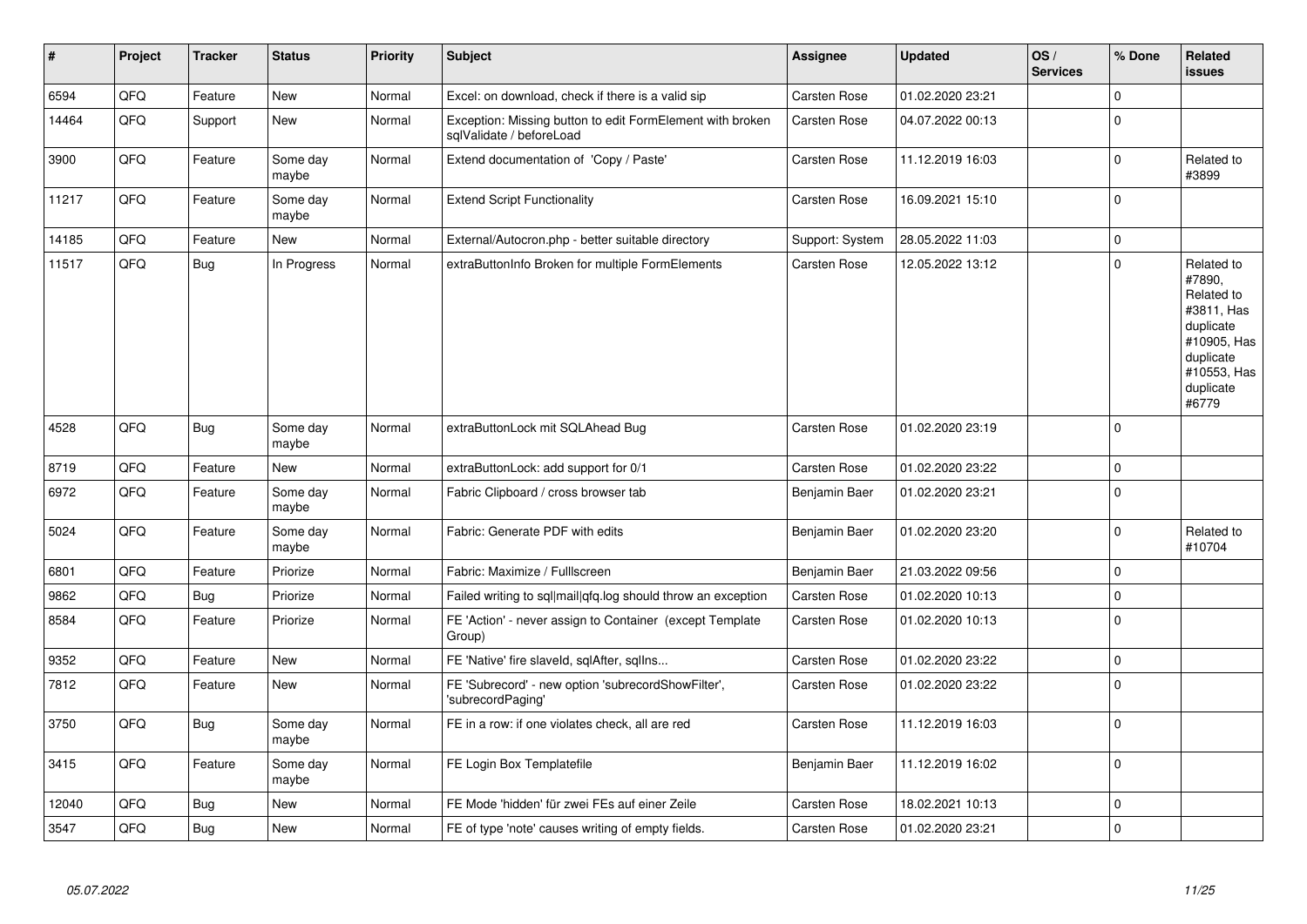| #     | <b>Project</b> | <b>Tracker</b> | <b>Status</b>     | <b>Priority</b> | <b>Subject</b>                                                                                                       | <b>Assignee</b> | <b>Updated</b>   | OS/<br><b>Services</b> | % Done         | Related<br><b>issues</b>                                              |
|-------|----------------|----------------|-------------------|-----------------|----------------------------------------------------------------------------------------------------------------------|-----------------|------------------|------------------------|----------------|-----------------------------------------------------------------------|
| 4536  | QFQ            | Feature        | Some day<br>maybe | Normal          | FE upload: problem with delete if mutliple uploads an<br>FE.name="                                                   |                 | 01.02.2020 23:20 |                        | $\Omega$       |                                                                       |
| 7656  | QFQ            | Bug            | Priorize          | Normal          | FE with required, 'pattern' and 'extraButtonLock': always<br>complain about missing value                            | Carsten Rose    | 01.02.2020 10:13 |                        | $\Omega$       |                                                                       |
| 8277  | QFQ            | Feature        | Priorize          | Normal          | fe.parameter.default=                                                                                                | Carsten Rose    | 01.02.2020 23:17 |                        | $\Omega$       | Related to<br>#8113                                                   |
| 10013 | QFQ            | Feature        | Some day<br>maybe | Normal          | FE.typ=editor: CodeMirror                                                                                            | Carsten Rose    | 08.06.2022 10:37 |                        | $\mathbf{0}$   | Related to<br>#12611,<br>Related to<br>#12490,<br>Related to<br>#7732 |
| 5021  | QFQ            | Bug            | Some day<br>maybe | Normal          | FE.typ=extra - during save displays error 'datum2' already<br>filled in STORE_SIP - the value is stored nevertheless | Carsten Rose    | 01.02.2020 23:19 |                        | $\mathbf{0}$   | Related to<br>#3875                                                   |
| 5559  | QFQ            | Bug            | <b>New</b>        | Normal          | FE.type = Upload: 'accept' might contain variables                                                                   | Carsten Rose    | 11.05.2020 21:23 |                        | $\pmb{0}$      |                                                                       |
| 8049  | QFQ            | Bug            | New               | Normal          | FE.type=note, column 'value': text moves some pixel to top<br>after save                                             | Carsten Rose    | 01.02.2020 23:22 |                        | $\mathbf{0}$   |                                                                       |
| 9317  | QFQ            | Bug            | <b>New</b>        | Normal          | FE.type=note: with dynamic show/hidden an empty label<br>causes trouble                                              | Carsten Rose    | 01.02.2020 23:22 |                        | $\Omega$       |                                                                       |
| 5877  | QFQ            | Bug            | Some day<br>maybe | Normal          | FE.type=note:bsColumn strange behaviour                                                                              |                 | 01.02.2020 23:19 |                        | $\mathbf{0}$   |                                                                       |
| 10082 | QFQ            | Bug            | New               | Normal          | FE.type=SELECT - 'sanatize' Class                                                                                    | Carsten Rose    | 07.05.2020 09:36 |                        | $\mathbf 0$    | Related to<br>#10081                                                  |
| 12162 | QFQ            | Feature        | New               | Normal          | FE.type=sendmail: personalized mailing (several mails) via<br>template                                               | Carsten Rose    | 03.05.2021 20:45 |                        | $\mathbf 0$    |                                                                       |
| 8037  | QFQ            | Bug            | Priorize          | Normal          | FE.type=upload (advanced mode): {{slaveId:V}} missing<br>during dynamic update                                       | Carsten Rose    | 01.02.2020 10:13 |                        | $\Omega$       |                                                                       |
| 9533  | QFQ            | Bug            | <b>New</b>        | Normal          | FE.type=upload: Check in 'beforeSave' if upload is given                                                             | Carsten Rose    | 01.02.2020 23:22 |                        | $\mathbf{0}$   | Related to<br>#11523                                                  |
| 4444  | QFQ            | Feature        | Some day<br>maybe | Normal          | FE.type=upload: detect mime type                                                                                     |                 | 11.12.2019 16:02 |                        | $\mathbf{0}$   | Related to<br>#4303                                                   |
| 7512  | QFQ            | Bug            | <b>New</b>        | Normal          | FE: inputType=number >> 'pattern' is not respected                                                                   | Carsten Rose    | 01.02.2020 23:22 |                        | $\mathbf{0}$   |                                                                       |
| 7920  | QFQ            | Feature        | <b>New</b>        | Normal          | FE: Syntax Highlight, Zeinlenumbruch                                                                                 | Carsten Rose    | 01.02.2020 10:03 |                        | $\mathbf{0}$   |                                                                       |
| 10937 | QFQ            | Bug            | <b>New</b>        | Normal          | Fehler mit abhängigen Select- Feldern beim Positionieren                                                             | Carsten Rose    | 12.11.2020 23:45 |                        | $\pmb{0}$      |                                                                       |
| 4872  | QFQ            | Feature        | Some day<br>maybe | Normal          | Fields of Typo3 page available in STORE TYPO3                                                                        | Carsten Rose    | 01.02.2020 23:19 |                        | $\mathbf 0$    |                                                                       |
| 4413  | QFQ            | Feature        | <b>New</b>        | Normal          | fieldset: show/hidden, modeSgl, dynamicUpdate                                                                        | Carsten Rose    | 09.02.2022 15:19 |                        | $\mathbf{0}$   |                                                                       |
| 10003 | QFQ            | Feature        | Priorize          | Normal          | fieldset: stronger visualize group                                                                                   | Benjamin Baer   | 12.02.2020 08:13 |                        | $\overline{0}$ |                                                                       |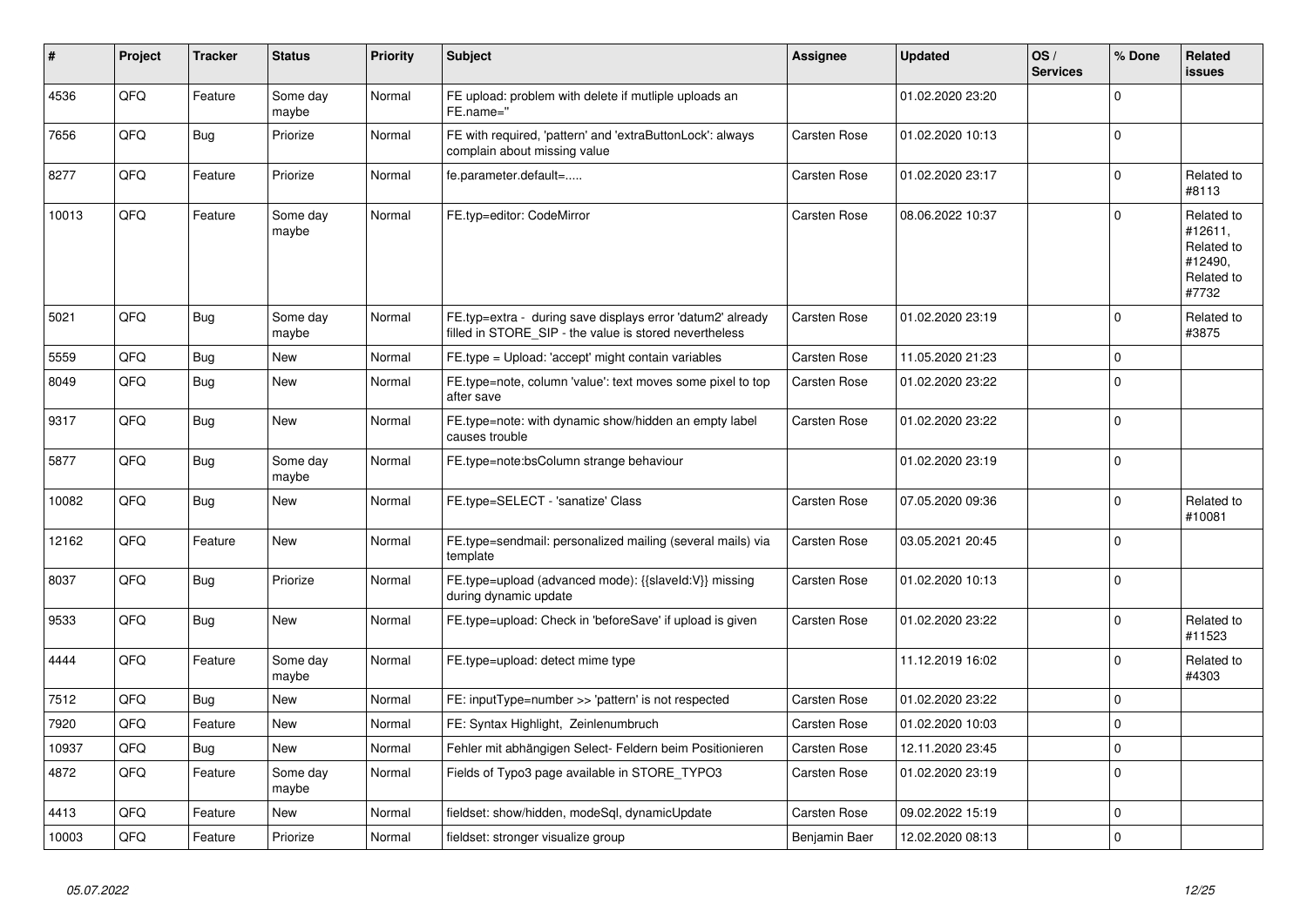| #     | Project | <b>Tracker</b> | <b>Status</b>     | <b>Priority</b> | <b>Subject</b>                                                                                                                                           | <b>Assignee</b>     | <b>Updated</b>   | OS/<br><b>Services</b> | % Done         | Related<br>issues                                                           |
|-------|---------|----------------|-------------------|-----------------|----------------------------------------------------------------------------------------------------------------------------------------------------------|---------------------|------------------|------------------------|----------------|-----------------------------------------------------------------------------|
| 6462  | QFQ     | Bug            | New               | Normal          | File Upload: Nutzlose Fehlermeldung wenn Datei zu gross                                                                                                  | <b>Carsten Rose</b> | 01.02.2020 23:21 |                        | $\Omega$       | Related to<br>#6139                                                         |
| 5923  | QFQ     | Feature        | Some day<br>maybe | Normal          | fillStoreSystemBySqlLate                                                                                                                                 |                     | 01.02.2020 23:19 |                        | 0              |                                                                             |
| 3880  | QFQ     | Feature        | Some day<br>maybe | Normal          | Form 'Form': anlegen einer Tabelle                                                                                                                       |                     | 14.01.2021 10:12 |                        | $\Omega$       |                                                                             |
| 3879  | QFQ     | Feature        | Some day<br>maybe | Normal          | Form 'FormElement': Beim Feld 'name' rechts in der Notiz<br>einen Link einblenden - a) aktuelle Definition anzeigen, b)<br>Spalte in der Tabelle anlegen |                     | 11.12.2019 16:03 |                        | $\overline{0}$ |                                                                             |
| 3878  | QFQ     | Feature        | Some day<br>maybe | Normal          | Form 'FormElement': Spalte 'name' typeAhead mit<br>Spaltennamen der Primarytable.                                                                        |                     | 11.12.2019 16:03 |                        | 0              |                                                                             |
| 8336  | QFQ     | Feature        | New               | Normal          | Form > modified > Close New: a) Optional disable popup, b)<br>custom text, c) mode on save: close stay                                                   | Carsten Rose        | 01.02.2020 23:22 |                        | $\mathbf 0$    | Related to<br>#8335                                                         |
| 10763 | QFQ     | Feature        | <b>New</b>        | Normal          | form accessed and submitted despite logout?                                                                                                              |                     | 16.06.2020 11:43 |                        | $\overline{0}$ |                                                                             |
| 11716 | QFQ     | Feature        | <b>New</b>        | Normal          | Form an beliebiger Stelle im Report anzeigen                                                                                                             |                     | 09.12.2020 09:47 |                        | $\mathbf 0$    |                                                                             |
| 12262 | QFQ     | Feature        | ToDo              | Normal          | Form buttons on top: more customable                                                                                                                     | Enis Nuredini       | 17.06.2022 10:44 |                        | $\Omega$       | Related to<br>#13945, Has<br>duplicate<br>#4046, Has<br>duplicate<br>#10080 |
| 9602  | QFQ     | Feature        | <b>New</b>        | Normal          | Form definition as JSON                                                                                                                                  | Carsten Rose        | 01.02.2020 23:21 |                        | $\Omega$       | Related to<br>#9600                                                         |
| 4756  | QFQ     | <b>Bug</b>     | New               | Normal          | Form dirty even nothing changes                                                                                                                          | Carsten Rose        | 11.12.2019 16:16 |                        | $\Omega$       |                                                                             |
| 11322 | QFQ     | Feature        | Some day<br>maybe | Normal          | Form Element JSON - (multiline parameter field)                                                                                                          | Carsten Rose        | 16.09.2021 15:10 |                        | $\Omega$       |                                                                             |
| 12315 | QFQ     | Feature        | Some day<br>maybe | Normal          | Form History (Diffs) / Backups                                                                                                                           | Carsten Rose        | 16.09.2021 15:10 |                        | $\Omega$       |                                                                             |
| 14322 | QFQ     | Bug            | New               | Normal          | Form Load: by default no scroll (save & close should be<br>visible)                                                                                      | Enis Nuredini       | 15.06.2022 14:12 |                        | $\Omega$       | Related to<br>#14321,<br>Related to<br>#6232                                |
| 13572 | QFQ     | Feature        | Feedback          | Normal          | Form Load: misleading error message on trying to load non<br>existent primary record                                                                     | Enis Nuredini       | 16.05.2022 23:16 |                        | 100            |                                                                             |
| 5557  | QFO     | <b>Bug</b>     | Some day<br>maybe | Normal          | Form load: STORE_RECORD filled, but should be empty                                                                                                      | Carsten Rose        | 01.02.2020 23:19 |                        | $\overline{0}$ |                                                                             |
| 5983  | QFO     | Feature        | Some day<br>maybe | Normal          | Form Submit (save & update): normalize date/-time FE                                                                                                     | Carsten Rose        | 01.02.2020 23:19 |                        | $\overline{0}$ |                                                                             |
| 12581 | QFQ     | <b>Bug</b>     | New               | Normal          | Form.forward=close: Record 'new' in new browser tab > save<br>(& close) >> Form is not reloaded with new created record id<br>and stays in mode=new      | Carsten Rose        | 19.03.2022 17:48 |                        | $\overline{0}$ |                                                                             |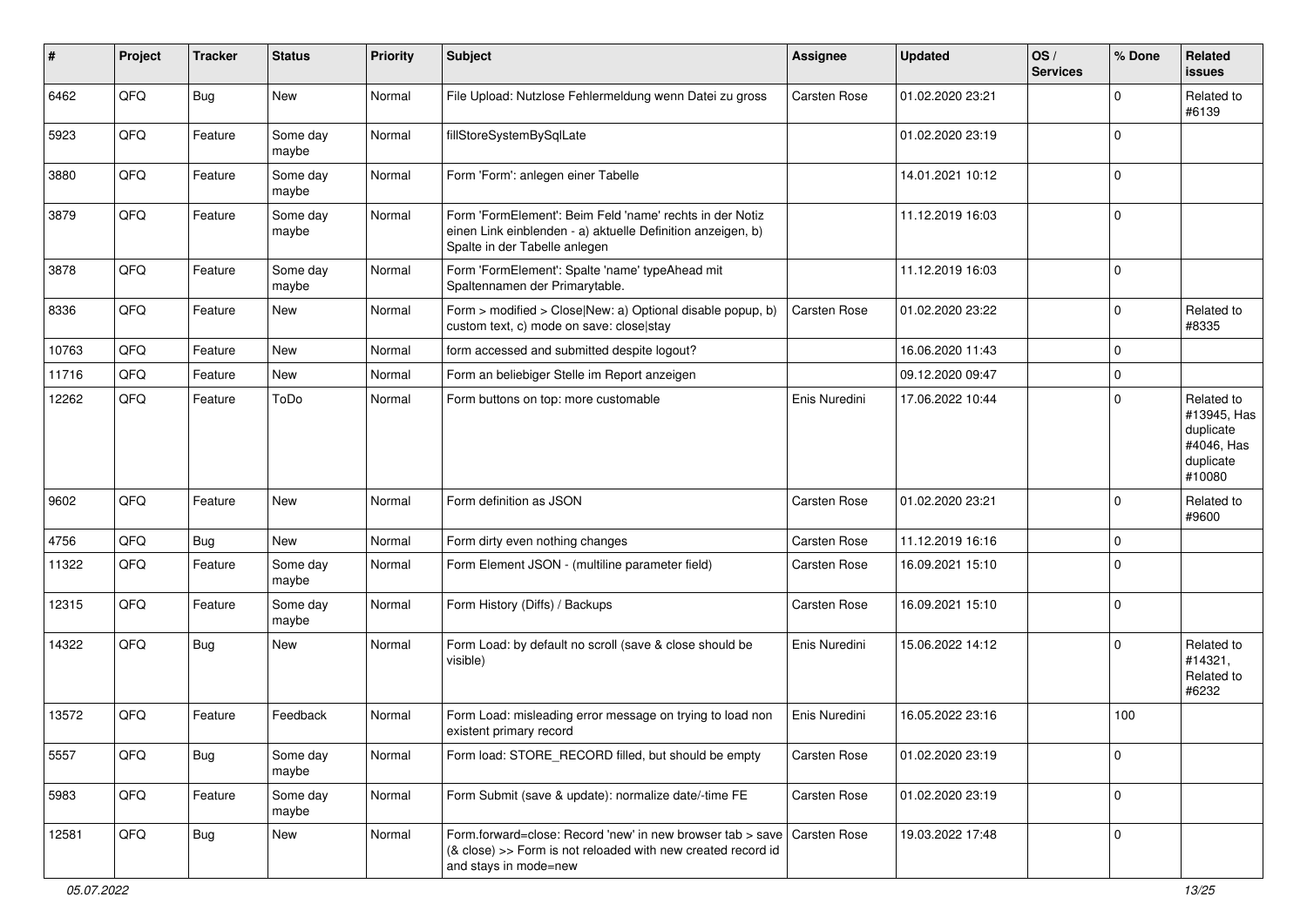| #     | Project | <b>Tracker</b> | <b>Status</b>     | <b>Priority</b> | <b>Subject</b>                                                                                                                      | Assignee            | <b>Updated</b>   | OS/<br><b>Services</b> | % Done         | Related<br><b>issues</b> |
|-------|---------|----------------|-------------------|-----------------|-------------------------------------------------------------------------------------------------------------------------------------|---------------------|------------------|------------------------|----------------|--------------------------|
| 9668  | QFQ     | Feature        | Priorize          | Normal          | Form.mode: rename 'hidden' to 'hide'                                                                                                | Carsten Rose        | 05.05.2021 22:14 |                        | $\Omega$       | Related to<br>#6437      |
| 9773  | QFQ     | <b>Bug</b>     | <b>New</b>        | Normal          | form.parameter.formModeGlobal=requiredOff                                                                                           | <b>Carsten Rose</b> | 01.02.2020 15:56 |                        | $\Omega$       |                          |
| 3708  | QFQ     | Feature        | Some day<br>maybe | Normal          | Form: input - 'specialchars', 'none'  gewisse tags erlauben,<br>andere verbieten                                                    | <b>Carsten Rose</b> | 11.12.2019 16:02 |                        | $\Omega$       | Related to<br>#14320     |
| 6289  | QFQ     | Feature        | <b>New</b>        | Normal          | Form: Log                                                                                                                           | <b>Carsten Rose</b> | 01.02.2020 23:21 |                        | $\Omega$       |                          |
| 4443  | QFQ     | Feature        | Some day<br>maybe | Normal          | Form: multiple secondary tables                                                                                                     |                     | 01.02.2020 23:20 |                        | $\Omega$       |                          |
| 12156 | QFQ     | Feature        | <b>New</b>        | Normal          | Form: Optional disable 'leave page'                                                                                                 |                     | 03.05.2021 20:45 |                        | $\Omega$       |                          |
| 7278  | QFQ     | Feature        | Some day<br>maybe | Normal          | Form: Wert vordefinieren der immer gesetzt wird                                                                                     |                     | 02.05.2021 09:27 |                        | $\Omega$       |                          |
| 6998  | QFQ     | Feature        | Priorize          | Normal          | Form: with debug=on show column information as tooltip of<br>column label                                                           | Carsten Rose        | 01.02.2020 10:13 |                        | $\Omega$       |                          |
| 3877  | QFQ     | Feature        | Some day<br>maybe | Normal          | FormEditor: die Felder die aktuell nicht gebraucht werden<br>nur auf readonly/disabled setzen (nicht ausblenden > das<br>irritiert. | Carsten Rose        | 11.12.2019 16:03 |                        | $\Omega$       |                          |
| 9537  | QFQ     | Feature        | <b>New</b>        | Normal          | FormEditor: Edit fieldset in FrontEnd                                                                                               | <b>Carsten Rose</b> | 01.02.2020 23:22 |                        | $\Omega$       |                          |
| 3350  | QFQ     | Feature        | Some day<br>maybe | Normal          | FormEditor: Hilfetext hinter 'checktype'                                                                                            | <b>Carsten Rose</b> | 11.12.2019 16:02 |                        | $\Omega$       |                          |
| 14290 | QFQ     | Feature        | Priorize          | Normal          | FormEditor: Show Table Definition                                                                                                   | Carsten Rose        | 19.06.2022 16:37 |                        | $\Omega$       |                          |
| 7290  | QFQ     | Feature        | Priorize          | Normal          | FormEditor: title as textarea if LEN(title)>60                                                                                      | Carsten Rose        | 01.02.2020 10:13 |                        | $\Omega$       | Blocked by<br>#7682      |
| 14395 | QFQ     | Support        | <b>New</b>        | Normal          | FormEditor: Virtual table columns                                                                                                   | Enis Nuredini       | 21.06.2022 16:09 |                        | $\Omega$       |                          |
| 4008  | QFQ     | <b>Bug</b>     | Some day<br>maybe | Normal          | FormElemen.type=sendmail: wrong 'TO' if 'real<br>name <rea@mail.to>' is used</rea@mail.to>                                          | Carsten Rose        | 11.12.2019 16:03 |                        | $\overline{0}$ |                          |
| 8034  | QFQ     | Feature        | Priorize          | Normal          | FormElement 'data': 22.22.2222 should not be accepted                                                                               | Carsten Rose        | 01.02.2020 10:13 |                        | $\mathbf 0$    |                          |
| 7890  | QFQ     | <b>Bug</b>     | <b>New</b>        | Normal          | FormElement 'required': extraButtonInfo not aligned                                                                                 | <b>Carsten Rose</b> | 11.06.2021 21:17 |                        | $\Omega$       | Related to<br>#11517     |
| 10322 | QFQ     | <b>Bug</b>     | <b>New</b>        | Normal          | FormElement / Radio: missing column 'enum' >> FE not<br>reported                                                                    | Carsten Rose        | 07.05.2020 09:37 |                        | $\Omega$       |                          |
| 6602  | QFQ     | Feature        | New               | Normal          | Formlet: in Report auf Mausklick ein mini-form oeffnen                                                                              | Carsten Rose        | 11.12.2019 16:16 |                        | $\mathbf 0$    |                          |
| 6609  | QFQ     | Feature        | <b>New</b>        | Normal          | Formlet: JSON API erweitern                                                                                                         | <b>Carsten Rose</b> | 01.02.2020 23:21 |                        | 50             |                          |
| 9898  | QFQ     | <b>Bug</b>     | Feedback          | Normal          | Formular trotz Timeout gespeichert                                                                                                  | Benjamin Baer       | 01.02.2020 15:56 |                        | $\Omega$       |                          |
| 6515  | QFQ     | Feature        | Some day<br>maybe | Normal          | Formular: Felder dynamisch ein/ausblenden                                                                                           |                     | 11.12.2019 16:02 |                        | $\Omega$       |                          |
| 9900  | QFQ     | Feature        | Priorize          | Normal          | Generic API Call: tt-content record >> JSON                                                                                         | <b>Carsten Rose</b> | 01.02.2020 10:13 |                        | 0              |                          |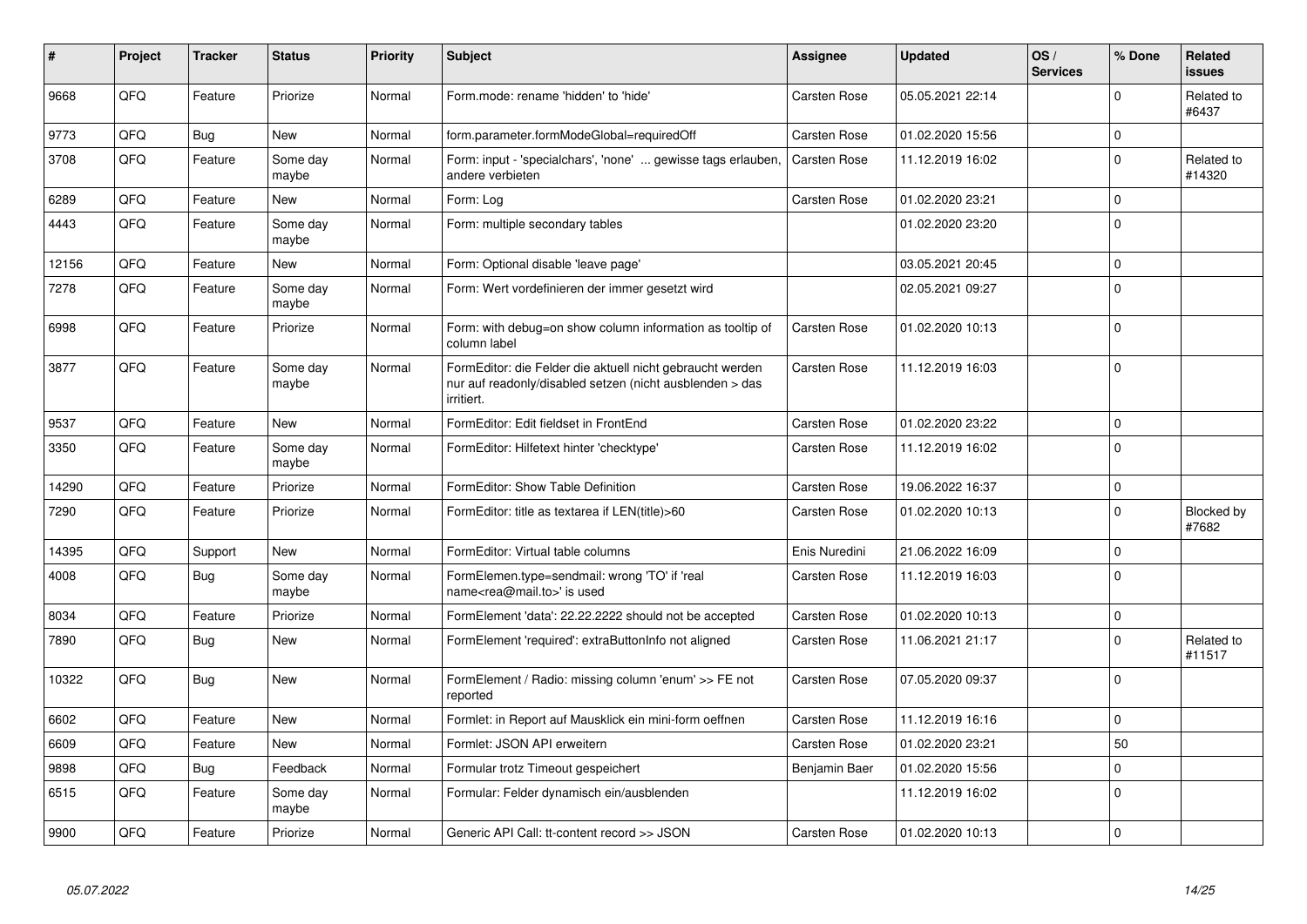| $\vert$ # | Project        | <b>Tracker</b> | <b>Status</b>     | <b>Priority</b> | <b>Subject</b>                                                                                           | <b>Assignee</b> | <b>Updated</b>   | OS/<br><b>Services</b> | % Done         | Related<br><b>issues</b>                                                |
|-----------|----------------|----------------|-------------------|-----------------|----------------------------------------------------------------------------------------------------------|-----------------|------------------|------------------------|----------------|-------------------------------------------------------------------------|
| 10095     | QFQ            | Feature        | Some day<br>maybe | Normal          | Generic Gitlab Integration into QFQ                                                                      | Carsten Rose    | 16.09.2021 15:10 |                        | $\Omega$       |                                                                         |
| 14283     | QFQ            | Bug            | Priorize          | Normal          | HEIC / HEIF convert doesn't trigger                                                                      | Carsten Rose    | 19.06.2022 16:37 |                        | $\overline{0}$ |                                                                         |
| 9126      | QFQ            | Bug            | Some day<br>maybe | Normal          | hidden Form elements are present in page source                                                          |                 | 02.01.2021 18:41 |                        | $\Omega$       |                                                                         |
| 11702     | QFQ            | Feature        | <b>New</b>        | Normal          | HTML Special Char makes no sense for 'allbut' if '&' is<br>forbidden                                     | Carsten Rose    | 07.12.2021 16:35 |                        | $\overline{0}$ | Related to<br>#5112,<br>Related to<br>#14320                            |
| 11347     | QFQ            | Bug            | Feedback          | Normal          | If Bedingungen funktionieren nicht korrekt                                                               | Christoph Fuchs | 21.03.2021 20:37 |                        | $\overline{0}$ |                                                                         |
| 12480     | QFQ            | Feature        | New               | Normal          | If QFQ upgrade is running, block further request                                                         | Carsten Rose    | 03.05.2021 20:45 |                        | $\mathbf 0$    |                                                                         |
| 8217      | QFQ            | Feature        | <b>New</b>        | Normal          | if-elseif-else construct                                                                                 | Carsten Rose    | 16.03.2021 18:41 |                        | $\mathbf 0$    | Related to<br>#10716                                                    |
| 7660      | QFQ            | Feature        | New               | Normal          | IMAP: import mails to DB, move / delete mails                                                            | Carsten Rose    | 01.02.2020 09:52 |                        | $\mathbf 0$    |                                                                         |
| 7453      | QFQ            | Feature        | Some day<br>maybe | Normal          | import / export forms QFQ                                                                                | Carsten Rose    | 16.09.2021 15:10 |                        | $\Omega$       |                                                                         |
| 14091     | QFQ            | Bug            | <b>New</b>        | Normal          | inconsistent template path for twig                                                                      | Carsten Rose    | 19.04.2022 18:36 |                        | $\overline{0}$ |                                                                         |
| 4659      | QFQ            | Bug            | Some day<br>maybe | Normal          | <b>infoButtonExtra</b>                                                                                   | Carsten Rose    | 01.02.2020 23:20 |                        | 0              |                                                                         |
| 2950      | QFQ            | Feature        | Some day<br>maybe | Normal          | Inhalt QFQ Records als File                                                                              |                 | 11.12.2019 16:03 |                        | $\overline{0}$ |                                                                         |
| 14305     | QFQ            | Bug            | New               | Normal          | Inline Report editing does not create history entries                                                    | Carsten Rose    | 10.06.2022 11:55 |                        | $\mathbf{0}$   |                                                                         |
| 11036     | QFQ            | Feature        | Some day<br>maybe | Normal          | inline report editor permissions                                                                         | Carsten Rose    | 16.09.2021 15:09 |                        | $\Omega$       | Related to<br>#11323                                                    |
| 9834      | QFQ            | Bug            | Priorize          | Normal          | Input elements with tag 'disabled' are missing on<br>form-submit: server option 'processReadOnly' broken | Carsten Rose    | 07.12.2021 16:43 |                        | $\Omega$       | Related to<br>#9691,<br>Related to<br>#5305, Has<br>duplicate<br>#12331 |
| 7965      | QFQ            | Feature        | Priorize          | Normal          | Input type 'text' with visual format - currency                                                          | Benjamin Baer   | 03.01.2022 07:45 |                        | 0              |                                                                         |
| 7522      | QFQ            | Feature        | Priorize          | Normal          | Inserting default index.html to folder (Avoid Apache Indexing)                                           | Carsten Rose    | 01.02.2020 10:13 |                        | $\mathbf{0}$   |                                                                         |
| 4259      | $\mathsf{QFQ}$ | Feature        | Some day<br>maybe | Normal          | Instant trigger a cron job                                                                               | Carsten Rose    | 11.12.2019 16:03 |                        | 0              |                                                                         |
| 7732      | QFQ            | Feature        | Some day<br>maybe | Normal          | Javascript: Lazy Loading der add on libs                                                                 | Benjamin Baer   | 08.06.2022 10:38 |                        | $\overline{0}$ | Related to<br>#12611,<br>Related to<br>#12490,<br>Related to<br>#10013  |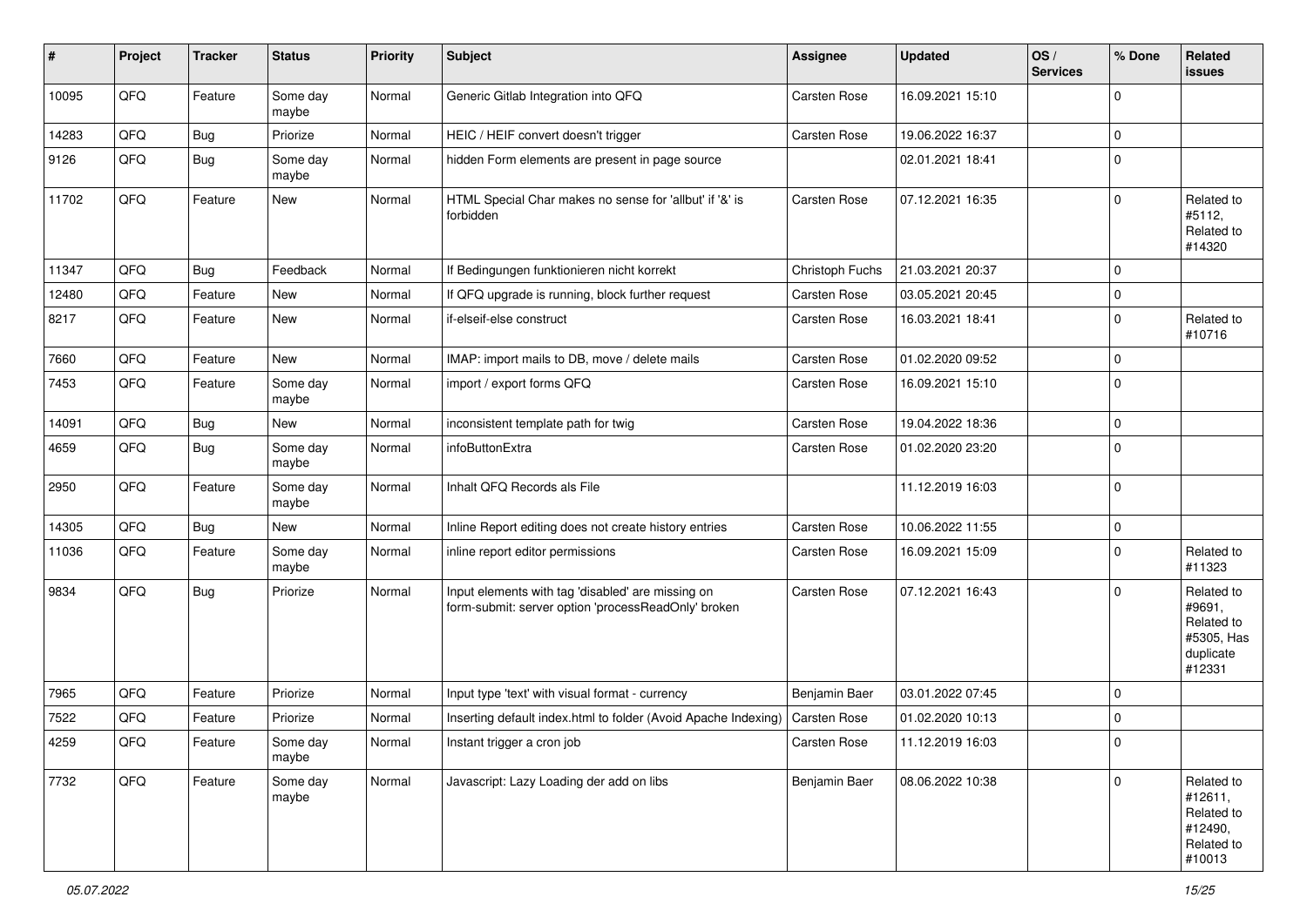| $\vert$ # | Project | <b>Tracker</b> | <b>Status</b>     | <b>Priority</b> | <b>Subject</b>                                                                                         | <b>Assignee</b>     | <b>Updated</b>   | OS/<br><b>Services</b> | % Done         | Related<br><b>issues</b>                                              |
|-----------|---------|----------------|-------------------|-----------------|--------------------------------------------------------------------------------------------------------|---------------------|------------------|------------------------|----------------|-----------------------------------------------------------------------|
| 1510      | QFQ     | Feature        | Some day<br>maybe | Normal          | jquery von google laden, falls das nicht geht lokal                                                    |                     | 11.12.2019 16:03 |                        | $\Omega$       |                                                                       |
| 1946      | QFQ     | Feature        | Some day<br>maybe | Normal          | Kontrolle ob der ReadOnly Modus bei den<br>Formularelementen korrekt implementiert ist                 | Carsten Rose        | 11.12.2019 16:03 |                        | $\overline{0}$ |                                                                       |
| 10443     | QFQ     | Feature        | In Progress       | Normal          | Konzept_api / _live                                                                                    | Carsten Rose        | 07.05.2020 09:39 |                        | $\mathbf{0}$   |                                                                       |
| 10593     | QFQ     | Feature        | New               | Normal          | label2: text behind input element                                                                      | Carsten Rose        | 16.05.2020 10:57 |                        | $\mathbf 0$    |                                                                       |
| 14371     | QFQ     | Feature        | Priorize          | Normal          | <b>LDAP via REPORT</b>                                                                                 | Carsten Rose        | 19.06.2022 16:37 |                        | $\mathbf 0$    |                                                                       |
| 3457      | QFQ     | Feature        | Some day<br>maybe | Normal          | LDAP: concat multi values to one single entry                                                          | Carsten Rose        | 11.12.2019 16:02 |                        | $\Omega$       |                                                                       |
| 6566      | QFQ     | Bug            | Priorize          | Normal          | Link Function 'delete': provided parameter missing on page<br>reload                                   | Benjamin Baer       | 03.01.2022 08:08 |                        | $\overline{0}$ |                                                                       |
| 10569     | QFQ     | Feature        | Priorize          | Normal          | link _blank more safe                                                                                  | Enis Nuredini       | 25.03.2022 12:44 |                        | $\mathbf{0}$   |                                                                       |
| 3617      | QFQ     | Feature        | Some day<br>maybe | Normal          | Load javascripts at bottom                                                                             |                     | 11.12.2019 16:02 |                        | $\overline{0}$ |                                                                       |
| 8702      | QFQ     | Feature        | New               | Normal          | Load Record which is locked: missing user info                                                         | <b>Carsten Rose</b> | 11.12.2019 16:16 |                        | $\Omega$       | Related to<br>#9789                                                   |
| 12490     | QFQ     | Feature        | <b>New</b>        | Normal          | Loading Plugins in QFQ - see what tinymce does. (lazy<br>loading)                                      | Benjamin Baer       | 08.06.2022 10:37 |                        | 0              | Related to<br>#12611,<br>Related to<br>#10013,<br>Related to<br>#7732 |
| 4433      | QFQ     | Feature        | Some day<br>maybe | Normal          | Log when SIP will be destroyed by QFQ for any (security)<br>reason                                     |                     | 01.02.2020 23:20 |                        | $\overline{0}$ | Related to<br>#4432,<br>Related to<br>#5458                           |
| 4439      | QFQ     | Feature        | Some day<br>maybe | Normal          | Log: report all actions fired by an FE Element, incl. the<br>original directive (slaveld, sqllnsert, ) |                     | 01.02.2020 23:20 |                        | $\Omega$       | Related to<br>#4432,<br>Related to<br>#5458                           |
| 9777      | QFQ     | Feature        | <b>New</b>        | Normal          | Logging QFQ Variables                                                                                  | Carsten Rose        | 16.12.2019 17:17 |                        | $\mathbf 0$    |                                                                       |
| 2361      | QFQ     | Feature        | <b>New</b>        | Normal          | Logging wer/wann/wo welches Formular aufgerufen hat                                                    | Carsten Rose        | 11.12.2019 16:15 |                        | $\Omega$       | Related to<br>#4432,<br>Related to<br>#7480                           |
| 5852      | QFO     | Feature        | Some day<br>maybe | Normal          | Logging: mail.log / sql.log - im FE anzeigen und via AJAX<br>aktualisieren                             | Carsten Rose        | 01.02.2020 23:19 |                        | $\Omega$       | Related to<br>#5885                                                   |
| 3504      | QFO     | Feature        | New               | Normal          | Logging: welche Action FEs werden wann wie ausgefuehrt                                                 | Carsten Rose        | 01.02.2020 23:21 |                        | $\Omega$       | Related to<br>#5458,<br>Related to<br>#4092                           |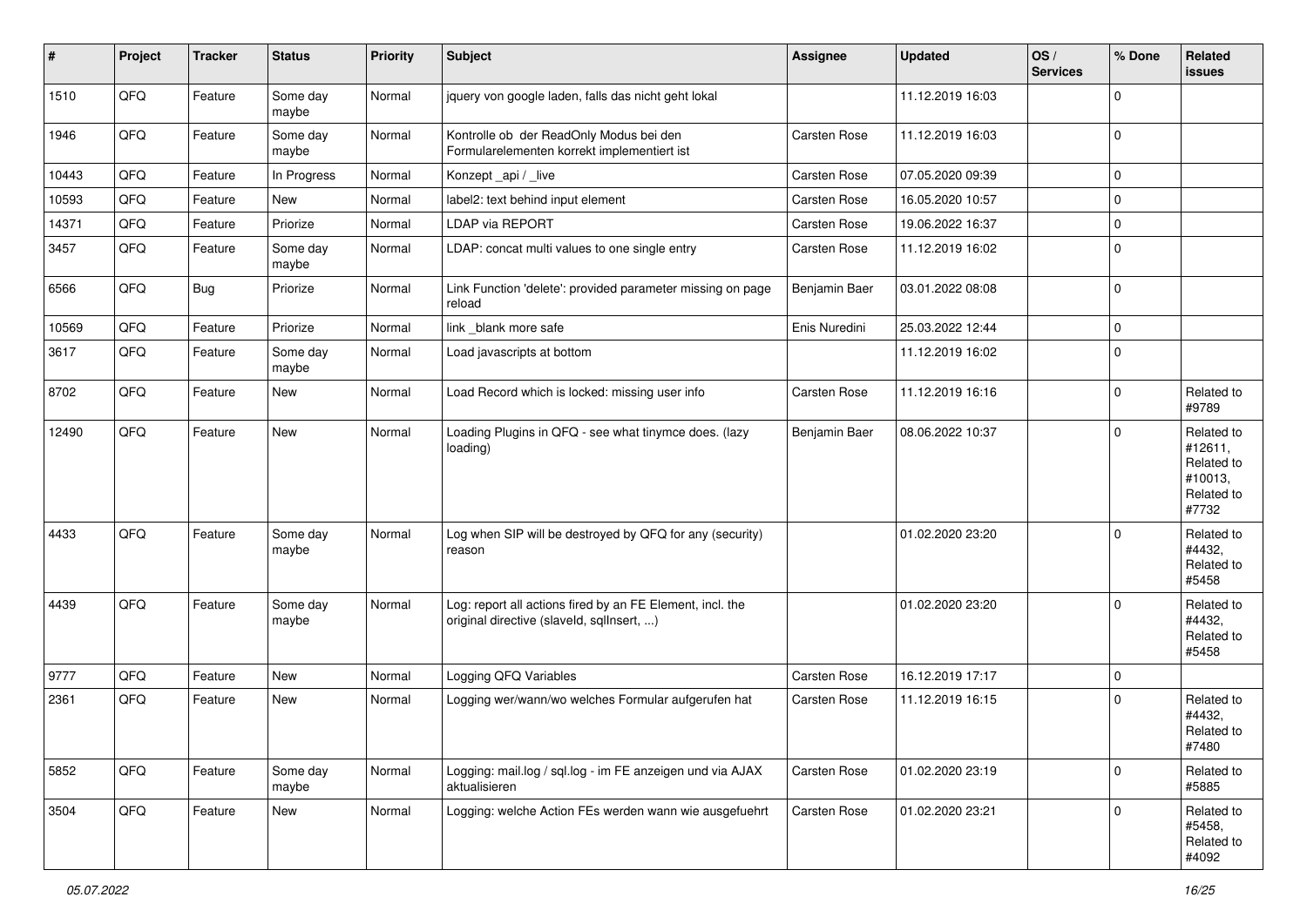| #     | Project | <b>Tracker</b> | <b>Status</b>     | <b>Priority</b> | <b>Subject</b>                                                                           | Assignee            | <b>Updated</b>   | OS/<br><b>Services</b> | % Done      | Related<br>issues                                                    |
|-------|---------|----------------|-------------------|-----------------|------------------------------------------------------------------------------------------|---------------------|------------------|------------------------|-------------|----------------------------------------------------------------------|
| 4974  | QFQ     | Feature        | Some day<br>maybe | Normal          | Long polling - inform all listening clients of changes                                   |                     | 11.12.2019 16:02 |                        | $\Omega$    |                                                                      |
| 5455  | QFQ     | Feature        | Some day<br>maybe | Normal          | Mail Redirects grld abhaengig                                                            |                     | 01.02.2020 23:20 |                        | 0           |                                                                      |
| 2084  | QFQ     | Feature        | Some day<br>maybe | Normal          | Mailto mit encryption: Subrecord                                                         | Carsten Rose        | 11.12.2019 16:03 |                        | $\Omega$    | Related to<br>#2082                                                  |
| 11747 | QFQ     | Feature        | New               | Normal          | Maintenance Page with Redirect                                                           | <b>Carsten Rose</b> | 03.05.2021 20:47 |                        | 0           | Related to<br>#11741                                                 |
| 9208  | QFQ     | Feature        | <b>New</b>        | Normal          | Manage 'recent' records                                                                  | Carsten Rose        | 01.02.2020 23:22 |                        | $\mathbf 0$ |                                                                      |
| 10014 | QFQ     | Feature        | New               | Normal          | Manual.rst: describe behaviour and process order of<br>fillStoreVar, slaveId, sqlBefore, | Carsten Rose        | 01.02.2020 22:31 |                        | $\Omega$    |                                                                      |
| 4440  | QFQ     | Feature        | Some day<br>maybe | Normal          | Manual.rst: explain how to. expand PHP Session to 4h                                     |                     | 11.12.2019 16:02 |                        | 0           |                                                                      |
| 7104  | QFQ     | Feature        | Some day<br>maybe | Normal          | Manual: hint about escaping if '\r' appears in mail body                                 |                     | 11.12.2019 16:01 |                        | 0           |                                                                      |
| 12039 | QFQ     | Feature        | New               | Normal          | Missing htmlSpecialChar() in pre processing on form submit                               |                     | 18.02.2021 00:09 |                        | $\Omega$    | Related to<br>#14320                                                 |
| 4027  | QFQ     | Feature        | Some day<br>maybe | Normal          | Missing: orange 'check' / 'bullet'                                                       |                     | 11.12.2019 16:03 |                        | $\mathbf 0$ |                                                                      |
| 11523 | QFQ     | Feature        | <b>New</b>        | Normal          | Mit dynamic Update erkennen, ob Upload gemacht wurde                                     | <b>Carsten Rose</b> | 13.11.2020 15:07 |                        | $\Omega$    | Related to<br>#9533                                                  |
| 4626  | QFQ     | Feature        | Some day<br>maybe | Normal          | Mobile View: 'classBody=qfq-form-right' makes no sense                                   |                     | 01.02.2020 23:20 |                        | $\Omega$    |                                                                      |
| 3646  | QFQ     | Feature        | Some day<br>maybe | Normal          | Moeglichkeit HTML Tags in Reports auszugeben (zu<br>enkodieren: htmlspecialchars)        |                     | 11.12.2019 16:02 |                        | $\Omega$    | Related to<br>#14320                                                 |
| 6765  | QFQ     | Feature        | <b>New</b>        | Normal          | Moeglichkeit via QFQ eigene Logs zu schreiben                                            | Carsten Rose        | 01.02.2020 23:21 |                        | $\Omega$    |                                                                      |
| 10015 | QFQ     | Feature        | Priorize          | Normal          | Monospace in Textarea                                                                    | <b>Carsten Rose</b> | 03.02.2020 13:40 |                        | $\mathbf 0$ |                                                                      |
| 9706  | QFQ     | Feature        | New               | Normal          | Multi File Upload (hidden template group)                                                | <b>Carsten Rose</b> | 01.02.2020 23:22 |                        | $\Omega$    | Related to<br>#7521,<br>Related to<br>#5562,<br>Related to<br>#13330 |
| 13331 | QFQ     | <b>Bug</b>     | New               | Normal          | Multi Form: Clear Icon misplaced                                                         | Carsten Rose        | 19.03.2022 17:47 |                        | 0           |                                                                      |
| 13332 | QFQ     | <b>Bug</b>     | New               | Normal          | Multi Form: Required Felder werden visuell nicht markiert.                               | Carsten Rose        | 19.03.2022 17:47 |                        | $\mathbf 0$ |                                                                      |
| 13330 | QFQ     | Feature        | In Progress       | Normal          | Multi Form: Upload                                                                       | Carsten Rose        | 07.11.2021 12:40 |                        | 50          | Related to<br>#9706                                                  |
| 4365  | QFQ     | Feature        | Some day<br>maybe | Normal          | Multi Language: new way of config                                                        | Carsten Rose        | 01.02.2020 23:20 |                        | 0           |                                                                      |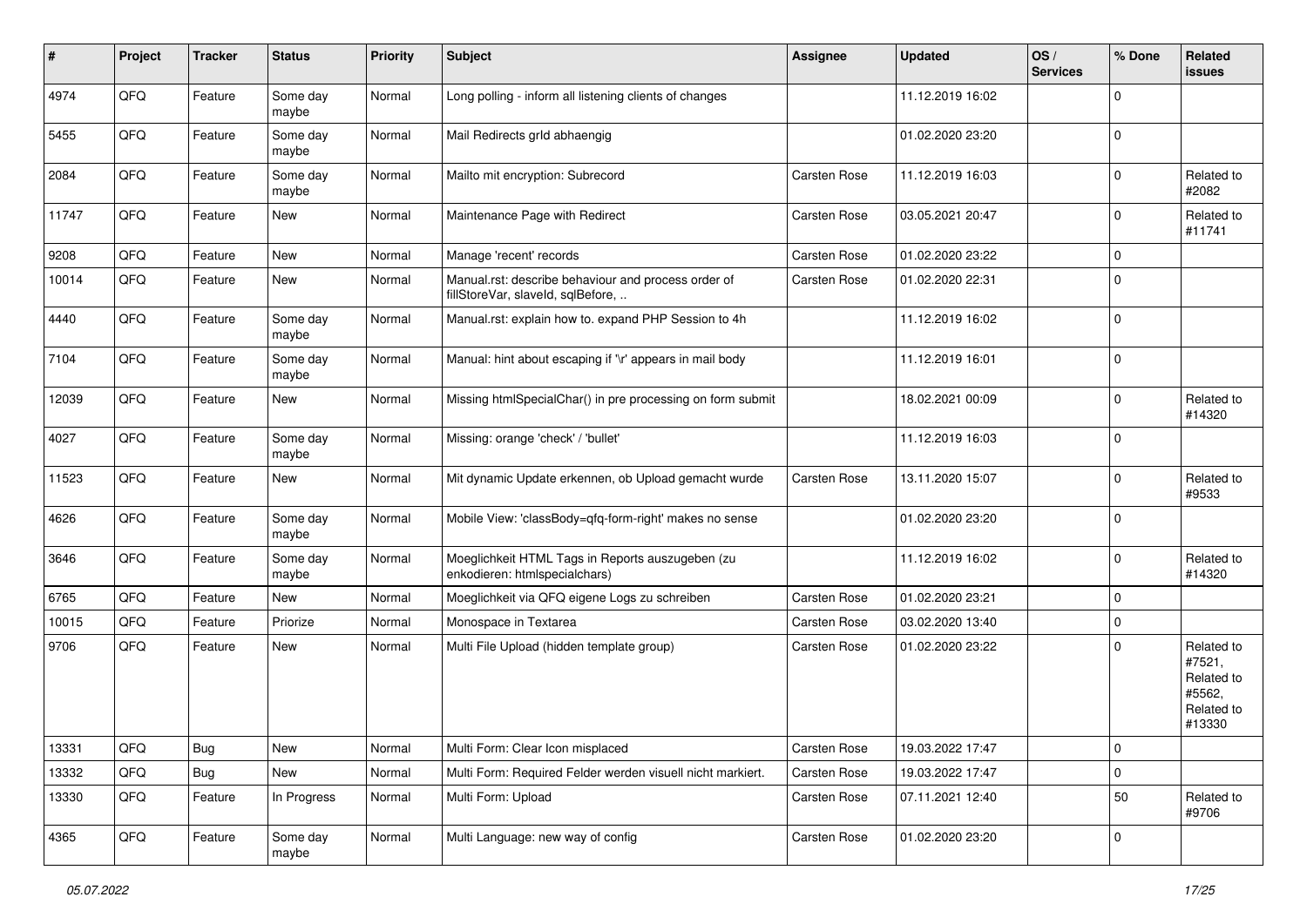| $\vert$ # | Project        | <b>Tracker</b> | <b>Status</b>     | <b>Priority</b> | <b>Subject</b>                                                                                        | Assignee            | <b>Updated</b>   | OS/<br><b>Services</b> | % Done       | Related<br>issues                             |
|-----------|----------------|----------------|-------------------|-----------------|-------------------------------------------------------------------------------------------------------|---------------------|------------------|------------------------|--------------|-----------------------------------------------|
| 11516     | QFQ            | Feature        | New               | Normal          | Multi Page Form (Previous/Next Buttons)                                                               | Carsten Rose        | 16.03.2021 17:52 |                        | 0            |                                               |
| 10714     | QFQ            | Feature        | New               | Normal          | multi Table Form                                                                                      | Carsten Rose        | 16.03.2021 18:44 |                        | 0            |                                               |
| 12325     | QFQ            | <b>Bug</b>     | Priorize          | Normal          | MultiDB form.dblndex not working for report syntax                                                    | Carsten Rose        | 07.09.2021 13:37 |                        | $\Omega$     | Related to<br>#12145,<br>Related to<br>#12314 |
| 5695      | QFQ            | Feature        | In Progress       | Normal          | Multiform                                                                                             | Carsten Rose        | 02.01.2021 18:38 |                        | $\mathbf 0$  |                                               |
| 11695     | QFQ            | Bug            | New               | Normal          | MultiForm required FE Error                                                                           | Carsten Rose        | 04.12.2020 13:34 |                        | 0            |                                               |
| 9579      | QFQ            | Feature        | Some day<br>maybe | Normal          | Multiform with Process Row                                                                            | Carsten Rose        | 11.12.2019 16:01 |                        | 0            |                                               |
| 11667     | QFQ            | Bug            | <b>New</b>        | Normal          | MySQL mariadb-server-10.3: Incorrect datetime value                                                   | Carsten Rose        | 03.05.2021 20:48 |                        | $\mathbf 0$  |                                               |
| 12023     | QFQ            | Feature        | <b>New</b>        | Normal          | MySQL Stored Precdure: QDECODESPECIALCHAR()                                                           | Carsten Rose        | 16.02.2021 11:16 |                        | $\Omega$     | Related to<br>#12022                          |
| 6437      | QFQ            | Feature        | New               | Normal          | Neuer Mode Button bei FormElementen                                                                   | Carsten Rose        | 01.02.2020 23:21 |                        | $\Omega$     | Related to<br>#9668,<br>Blocked by<br>#9678   |
| 6084      | QFQ            | Feature        | Some day<br>maybe | Normal          | New escape type: 'D' - convert date                                                                   |                     | 01.02.2020 23:19 |                        | $\Omega$     |                                               |
| 4446      | QFQ            | Feature        | Some day<br>maybe | Normal          | New FE get same feldContainerId as last modifed FE                                                    |                     | 01.02.2020 23:20 |                        | $\mathbf 0$  |                                               |
| 7229      | QFQ            | Feature        | Some day<br>maybe | Normal          | New FormElement.type: Button                                                                          |                     | 01.02.2021 12:32 |                        | $\Omega$     |                                               |
| 5782      | QFQ            | Feature        | New               | Normal          | NextCloud API                                                                                         | Carsten Rose        | 01.02.2020 10:02 |                        | $\mathbf 0$  |                                               |
| 4546      | QFQ            | Bug            | Some day<br>maybe | Normal          | NH: SIP storage is destroyed                                                                          |                     | 01.02.2020 23:20 |                        | $\mathbf 0$  |                                               |
| 3613      | QFQ            | Bug            | Some day<br>maybe | Normal          | note /note unchecked -> note div (col-md) wird weiterhin<br>gerendert                                 | Elias Villiger      | 01.02.2020 23:19 |                        | 100          |                                               |
| 12133     | QFQ            | <b>Bug</b>     | New               | Normal          | NPM, phpSpreadSheet aktualisieren                                                                     | Carsten Rose        | 15.03.2021 09:04 |                        | $\mathbf 0$  |                                               |
| 14090     | QFQ            | Feature        | New               | Normal          | Nützliche _script funktionen                                                                          | Carsten Rose        | 28.05.2022 11:03 |                        | 0            |                                               |
| 10011     | QFQ            | Feature        | Priorize          | Normal          | Offer new STORE_TYPO3 Variable 'beUser', 'beEmail'                                                    | <b>Carsten Rose</b> | 08.05.2021 09:51 |                        | $\Omega$     | Related to<br>#10012,<br>Related to<br>#12511 |
| 7685      | QFQ            | <b>Bug</b>     | New               | Normal          | Open FormElement from QFQ error message and save<br>modified record: error about missing {{formId:F}} | Carsten Rose        | 01.02.2020 23:22 |                        | $\mathbf{0}$ |                                               |
| 14175     | QFQ            | <b>Bug</b>     | In Progress       | Normal          | Opening a form with no QFQ Session cookie fails                                                       | Carsten Rose        | 03.06.2022 10:40 |                        | 0            |                                               |
| 7681      | $\mathsf{QFQ}$ | Feature        | New               | Normal          | Optional switch off 'check for modified record'                                                       | Carsten Rose        | 01.02.2020 23:21 |                        | $\mathbf 0$  |                                               |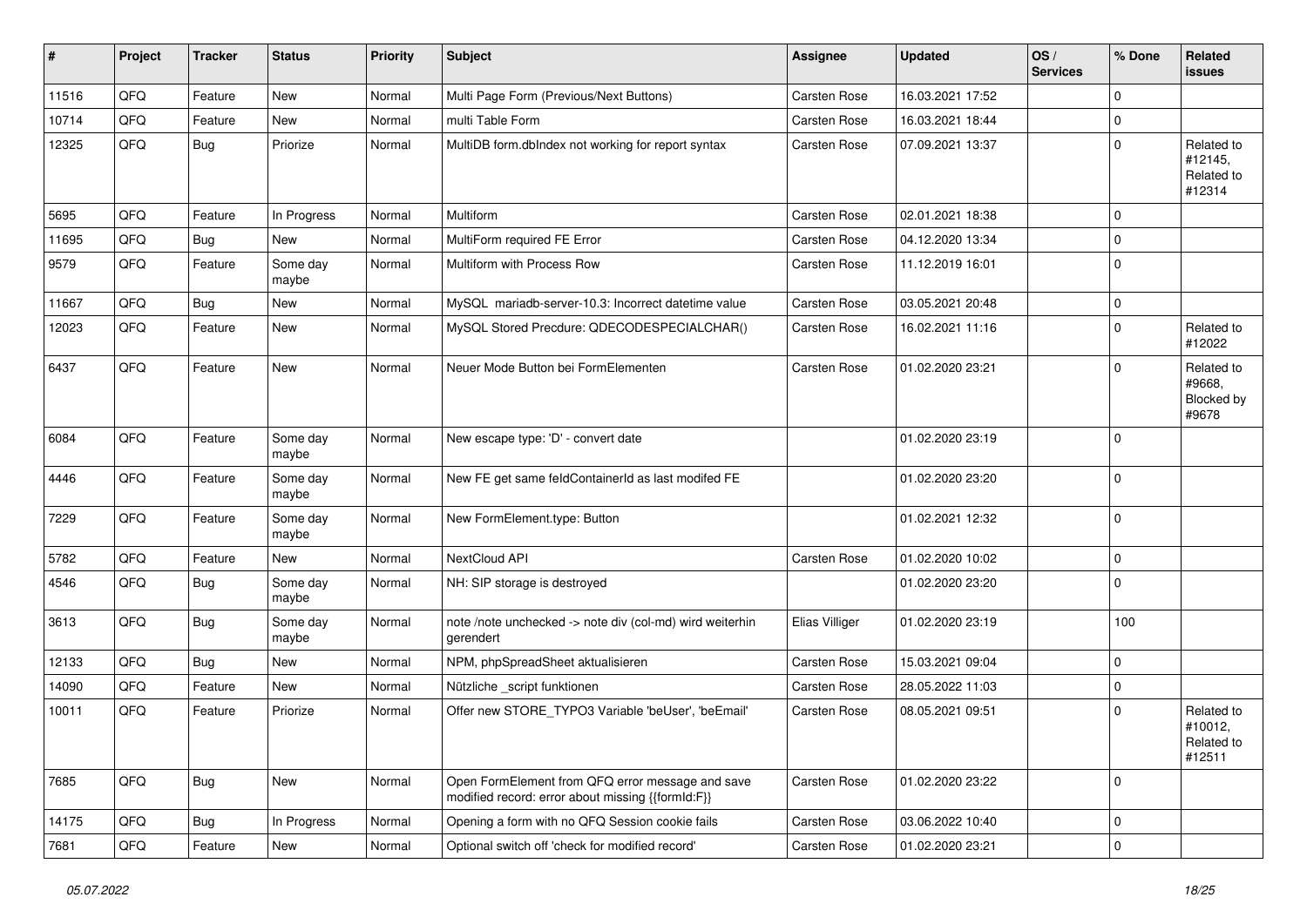| #     | Project | <b>Tracker</b> | <b>Status</b>     | <b>Priority</b> | <b>Subject</b>                                                                                               | Assignee            | <b>Updated</b>   | OS/<br><b>Services</b> | % Done         | Related<br><b>issues</b>  |
|-------|---------|----------------|-------------------|-----------------|--------------------------------------------------------------------------------------------------------------|---------------------|------------------|------------------------|----------------|---------------------------|
| 10384 | QFQ     | Feature        | <b>New</b>        | Normal          | Parameter Exchange QFQ Instances                                                                             |                     | 07.05.2020 09:38 |                        | $\mathbf{0}$   |                           |
| 8101  | QFQ     | Feature        | Some day<br>maybe | Normal          | Password hash: support further hashing methods                                                               | Carsten Rose        | 16.09.2021 15:10 |                        | $\mathbf{0}$   |                           |
| 7336  | QFQ     | Feature        | Some day<br>maybe | Normal          | PDF Upload: disallow PDFs with specific Meta information                                                     | Carsten Rose        | 11.12.2019 16:01 |                        | $\Omega$       |                           |
| 6261  | QFQ     | Feature        | New               | Normal          | Persistent SIP                                                                                               | Carsten Rose        | 12.06.2021 09:07 |                        | $\mathbf 0$    | Related to<br>#10819      |
| 10819 | QFQ     | Feature        | <b>New</b>        | Normal          | Persistent SIP - second try                                                                                  | Carsten Rose        | 29.06.2020 23:02 |                        | $\Omega$       | Related to<br>#6261       |
| 2063  | QFQ     | <b>Bug</b>     | Some day<br>maybe | Normal          | Pills auf 'inaktiv' setzen falls keine Element auf dem Pill<br>sichtbar sind.                                | Benjamin Baer       | 11.12.2019 16:03 |                        | $\Omega$       | Related to<br>#3752       |
| 12556 | QFQ     | Feature        | New               | Normal          | Pills Title: colored = static or dynamic on allrequiredgiven                                                 | Benjamin Baer       | 19.03.2022 17:49 |                        | $\mathbf 0$    |                           |
| 11668 | QFQ     | <b>Bug</b>     | New               | Normal          | Play function.sql - problem with mysql                                                                       | Carsten Rose        | 03.05.2021 20:48 |                        | $\Omega$       |                           |
| 10080 | QFQ     | Feature        | New               | Normal          | Popup on 'save' / 'close': configure dialog (answer<br>yes/no/cancle/)                                       | Carsten Rose        | 28.03.2021 20:52 |                        | $\mathbf{0}$   | Is duplicate<br>of #12262 |
| 3495  | QFQ     | Feature        | Some day<br>maybe | Normal          | Predifined Parameter werden nicht in '+' (add new record)<br>SIP gerendert.                                  |                     | 11.12.2019 16:02 |                        | $\mathbf 0$    |                           |
| 4023  | QFQ     | Feature        | <b>New</b>        | Normal          | prepared statements - FE action: salveld, sqllnsert,<br>sqlUpdate, sqlDelete, sqlBefore, sqlAfter            | Carsten Rose        | 11.12.2019 16:15 |                        | $\overline{0}$ |                           |
| 10658 | QFQ     | Bug            | <b>New</b>        | Normal          | processReadOnly broken                                                                                       | Carsten Rose        | 27.05.2020 17:55 |                        | $\mathbf{0}$   |                           |
| 9135  | QFQ     | Feature        | Priorize          | Normal          | Progress Bar generic / replace old hourglass download<br>popup                                               | Benjamin Baer       | 03.01.2022 07:43 |                        | $\Omega$       |                           |
| 11980 | QFQ     | Feature        | In Progress       | Normal          | protected verzeichnis MUSS geschützt werden                                                                  | Carsten Rose        | 07.09.2021 13:30 |                        | $\mathbf 0$    |                           |
| 1253  | QFQ     | Feature        | Some day<br>maybe | Normal          | QF: Colorpicker                                                                                              |                     | 11.12.2019 16:03 |                        | $\mathbf{0}$   |                           |
| 1251  | QFQ     | Feature        | Some day<br>maybe | Normal          | QF: Combo                                                                                                    |                     | 11.12.2019 16:03 |                        | $\Omega$       |                           |
| 955   | QFQ     | Feature        | Some day<br>maybe | Normal          | QF: Notizen vor/nach dem Form                                                                                |                     | 01.02.2020 23:20 |                        | $\Omega$       |                           |
| 1234  | QFQ     | Feature        | Some day<br>maybe | Normal          | QF: Record numbering: Im Grid soll in Spalte 1 optional die<br>laufende Nummer der Records angezeigt werden. |                     | 01.02.2020 23:20 |                        | $\mathbf 0$    |                           |
| 10124 | QFQ     | Feature        | Feedback          | Normal          | qfq AAI-Login                                                                                                | Karin Niffeler      | 07.05.2020 09:36 |                        | $\Omega$       |                           |
| 14376 | QFQ     | Feature        | New               | Normal          | QFQ Bootstrap: if missing, create stored procedures                                                          | Enis Nuredini       | 19.06.2022 16:37 |                        | $\mathbf 0$    |                           |
| 13592 | QFQ     | <b>Bug</b>     | New               | Normal          | QFQ Build Queue: das vergeben von Tags klappt nicht. Es<br>werden keine Releases gebaut.                     | <b>Carsten Rose</b> | 19.03.2022 17:45 |                        | $\Omega$       |                           |
| 5160  | QFQ     | Feature        | Some day<br>maybe | Normal          | QFQ collaborative / together.js, ShareJS, y-js, collaborative,                                               |                     | 11.12.2019 16:02 |                        | $\Omega$       |                           |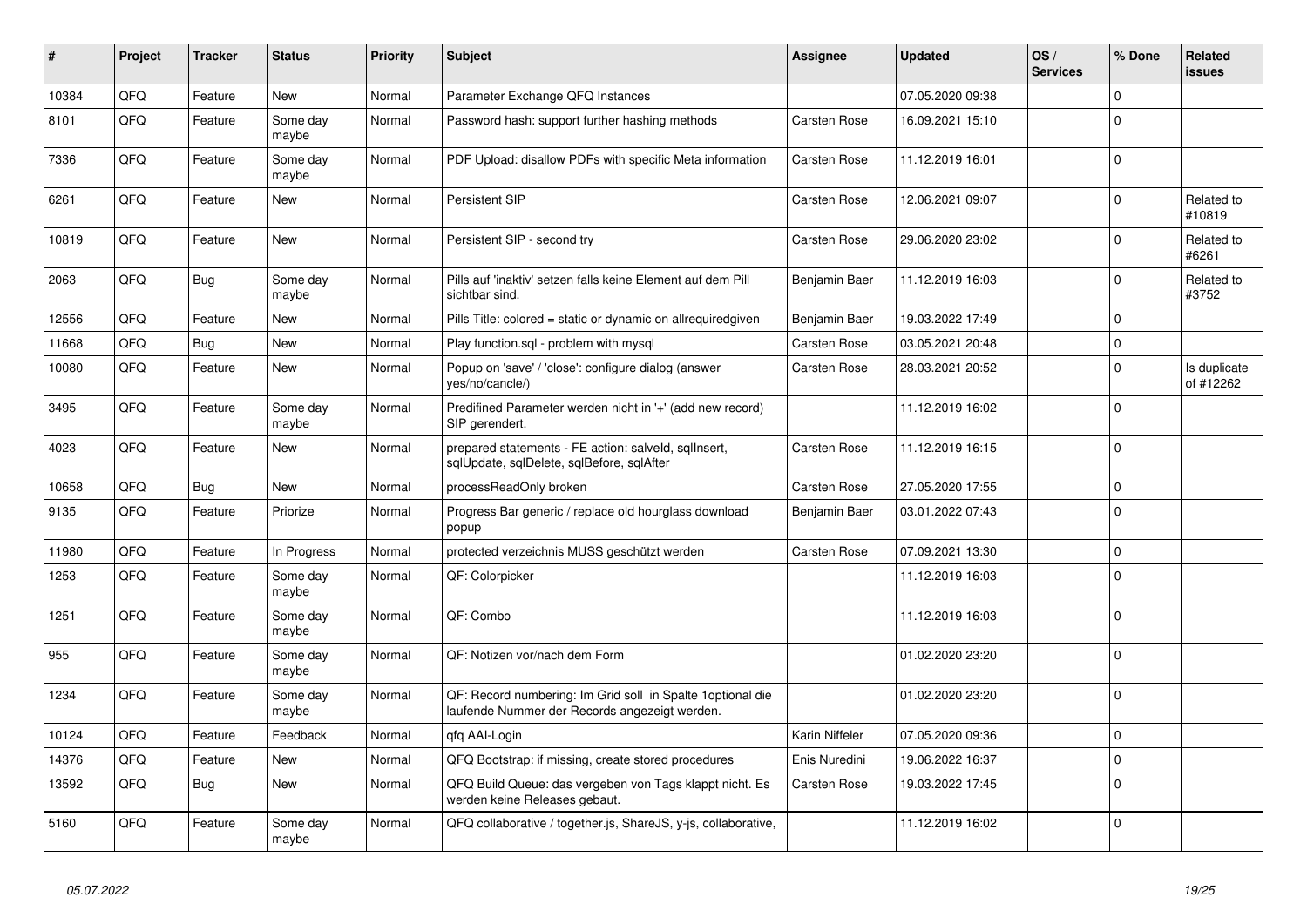| #     | Project | <b>Tracker</b> | <b>Status</b>     | <b>Priority</b> | <b>Subject</b>                                                                                                                        | Assignee               | <b>Updated</b>   | OS/<br><b>Services</b> | % Done         | Related<br>issues                              |
|-------|---------|----------------|-------------------|-----------------|---------------------------------------------------------------------------------------------------------------------------------------|------------------------|------------------|------------------------|----------------|------------------------------------------------|
| 5389  | QFQ     | Feature        | Some day<br>maybe | Normal          | QFQ Design: Multline label / note                                                                                                     | Benjamin Baer          | 01.02.2020 23:19 |                        | $\Omega$       |                                                |
| 6140  | QFQ     | <b>Bug</b>     | Priorize          | Normal          | QFQ DnD Sort: Locked fields                                                                                                           | Benjamin Baer          | 21.03.2022 09:56 |                        | 0              |                                                |
| 9024  | QFQ     | <b>Bug</b>     | Some day<br>maybe | Normal          | QFQ Einarbeitung                                                                                                                      |                        | 01.02.2020 15:56 |                        | $\Omega$       |                                                |
| 1635  | QFQ     | Feature        | Some day<br>maybe | Normal          | QFQ Extension content record: weitere Optionen einblenden.                                                                            | <b>Carsten Rose</b>    | 11.12.2019 16:03 |                        | $\overline{0}$ |                                                |
| 12465 | QFQ     | Feature        | New               | Normal          | QFQ Function: use in FE to fill StoreRecord                                                                                           | Carsten Rose           | 05.05.2021 21:58 |                        | $\Omega$       |                                                |
| 13609 | QFQ     | Feature        | New               | Normal          | QFQ Introduction: Seite aufloesen                                                                                                     | Philipp<br>Gröbelbauer | 28.05.2022 11:02 |                        | $\mathbf 0$    |                                                |
| 5892  | QFQ     | Feature        | Some day<br>maybe | Normal          | QFQ should use T3 API to manipulate FE GROUP<br>membership                                                                            |                        | 01.02.2020 23:20 |                        | $\mathbf 0$    |                                                |
| 7524  | QFQ     | <b>Bug</b>     | New               | Normal          | QFQ throws a 'General Error' if 'fileadmin/protected/log/' is<br>not writeable                                                        | Carsten Rose           | 01.02.2020 23:22 |                        | $\Omega$       |                                                |
| 9927  | QFQ     | Feature        | <b>New</b>        | Normal          | QFQ Update: a) Update nur machen wenn BE User<br>eingeloggt ist., b) Bei Fehler genaue Meldung welcher<br>Updateschritt Probleme hat. | <b>Carsten Rose</b>    | 22.01.2020 12:59 |                        | $\Omega$       |                                                |
| 3692  | QFQ     | Feature        | Some day<br>maybe | Normal          | QFQ Webseite                                                                                                                          | Benjamin Baer          | 11.12.2019 16:02 |                        | $\Omega$       | Related to<br>#5033                            |
| 7108  | QFQ     | Feature        | Some day<br>maybe | Normal          | QFQ Wrap Elements                                                                                                                     |                        | 11.12.2019 16:01 |                        | $\Omega$       |                                                |
| 4839  | QFQ     | Feature        | Some day<br>maybe | Normal          | qfq-handle in <head> Abschnitt</head>                                                                                                 | Carsten Rose           | 11.12.2019 16:02 |                        | $\Omega$       |                                                |
| 13528 | QFQ     | Bug            | New               | Normal          | qfq.io > releases: es wird kein neues Release angelegt                                                                                | Benjamin Baer          | 19.03.2022 17:46 |                        | $\Omega$       |                                                |
| 6574  | QFQ     | Bug            | Priorize          | Normal          | qfq.log: Fehlermeldung wurde angezeigt, aber nicht geloggt                                                                            | <b>Carsten Rose</b>    | 01.02.2020 10:13 |                        | $\Omega$       |                                                |
| 5480  | QFQ     | Feature        | Some day<br>maybe | Normal          | QFQ: Dokumentation mit Screenshots versehen                                                                                           | <b>Carsten Rose</b>    | 01.02.2020 23:20 |                        | $\Omega$       | Related to<br>#9879                            |
| 8586  | QFQ     | Feature        | Some day<br>maybe | Normal          | QFQ: Enhance Error message for 'record not found'                                                                                     | Carsten Rose           | 16.09.2021 15:10 |                        | $\Omega$       |                                                |
| 4771  | QFQ     | Bug            | Some day<br>maybe | Normal          | qfq: select-down-values empty after save (edit-form for<br>program administrators)                                                    | Carsten Rose           | 01.02.2020 23:20 |                        | $\Omega$       | Related to<br>#4549, Has<br>duplicate<br>#4282 |
| 7520  | QFQ     | Feature        | New               | Normal          | QR Code:  AS _qr ( AS _link)                                                                                                          | Carsten Rose           | 01.02.2020 23:22 |                        | $\overline{0}$ |                                                |
| 5851  | QFQ     | Feature        | Some day<br>maybe | Normal          | Queue System implementieren: MQTT, RabbitMQ                                                                                           |                        | 01.02.2020 23:20 |                        | $\Omega$       | Related to<br>#5715                            |
| 6483  | QFQ     | <b>Bug</b>     | New               | Normal          | R Store funktioniert nicht bei 'Report Notation' im FE                                                                                | Carsten Rose           | 01.02.2020 23:21 |                        | $\mathbf 0$    |                                                |
| 9020  | QFQ     | <b>Bug</b>     | Some day<br>maybe | Normal          | radio mit buttonClass und dynamicUpdate lassen sich nicht<br>kombinieren                                                              |                        | 11.12.2019 16:01 |                        | $\mathbf 0$    |                                                |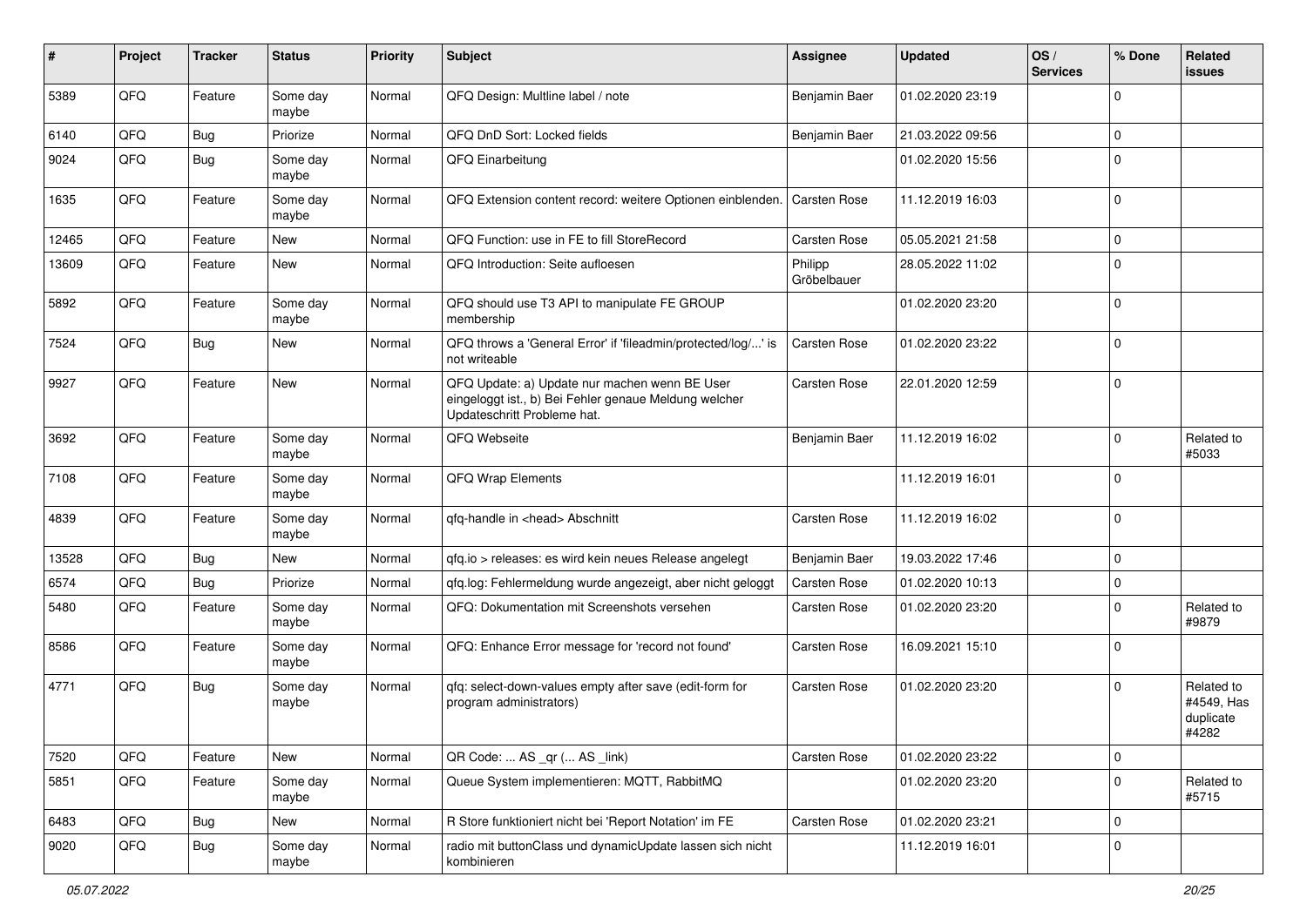| #     | Project | <b>Tracker</b> | <b>Status</b>     | <b>Priority</b> | Subject                                                                             | <b>Assignee</b>     | <b>Updated</b>   | OS/<br><b>Services</b> | % Done         | Related<br>issues                                                      |
|-------|---------|----------------|-------------------|-----------------|-------------------------------------------------------------------------------------|---------------------|------------------|------------------------|----------------|------------------------------------------------------------------------|
| 7924  | QFQ     | Feature        | New               | Normal          | Radio/Checkbox with Tooltip                                                         | Carsten Rose        | 01.02.2020 23:22 |                        | $\Omega$       |                                                                        |
| 11239 | QFQ     | Bug            | New               | Normal          | Radiobutton (plain): horizontales Rendern abhängig vom<br>Datentyp in der Datenbank | Carsten Rose        | 30.09.2020 18:37 |                        | $\mathbf 0$    |                                                                        |
| 7513  | QFQ     | Bug            | New               | Normal          | Radios not correct aligned                                                          | Carsten Rose        | 01.02.2020 23:22 |                        | $\mathbf{0}$   |                                                                        |
| 7795  | QFQ     | Bug            | <b>New</b>        | Normal          | Readonly Form: Typeahead-Felder                                                     | Carsten Rose        | 01.02.2020 23:22 |                        | $\mathbf 0$    | Related to<br>#10640                                                   |
| 3867  | QFQ     | Feature        | Priorize          | Normal          | Readonly Formular: Template Groups add/delete<br>ausbeldnen                         | Carsten Rose        | 05.05.2021 22:12 |                        | $\overline{0}$ |                                                                        |
| 1623  | QFQ     | Feature        | Some day<br>maybe | Normal          | RealURL                                                                             |                     | 11.12.2019 16:03 |                        | 30             |                                                                        |
| 7280  | QFQ     | Feature        | <b>New</b>        | Normal          | recently used table                                                                 | Carsten Rose        | 01.02.2020 23:21 |                        | $\mathbf 0$    |                                                                        |
| 7480  | QFQ     | Feature        | <b>New</b>        | Normal          | Record History (Undo / Redo)                                                        | Carsten Rose        | 11.12.2019 16:16 |                        | $\mathbf 0$    | Related to<br>#2361                                                    |
| 7099  | QFQ     | Feature        | New               | Normal          | Redesign FormEditor                                                                 | Carsten Rose        | 01.02.2020 23:21 |                        | $\Omega$       |                                                                        |
| 13700 | QFQ     | Feature        | <b>New</b>        | Normal          | Redesign qfq.io Seite                                                               | Carsten Rose        | 19.03.2022 17:43 |                        | $\mathbf 0$    |                                                                        |
| 10012 | QFQ     | Feature        | Priorize          | Normal          | redirectAllMailTo: {{beEmail:T}}                                                    | Carsten Rose        | 08.05.2021 09:54 |                        | $\Omega$       | Related to<br>#12412,<br>Related to<br>#12413,<br>Related to<br>#10011 |
| 12611 | QFQ     | Feature        | Some day<br>maybe | Normal          | Refactoring: Bootstrap with Lazy Loading                                            | <b>Carsten Rose</b> | 08.06.2022 10:37 |                        | $\Omega$       | Related to<br>#12490,<br>Related to<br>#10013,<br>Related to<br>#7732  |
| 4640  | QFQ     | Feature        | Some day<br>maybe | Normal          | Rename System Forms                                                                 |                     | 01.02.2020 23:20 |                        | $\overline{0}$ |                                                                        |
| 10005 | QFQ     | Feature        | Priorize          | Normal          | Report / special column name:  AS _calendar                                         | Carsten Rose        | 03.06.2020 17:28 |                        | $\overline{0}$ |                                                                        |
| 11323 | QFQ     | Feature        | Some day<br>maybe | Normal          | Report Frontend Editor Modal + Codemirror                                           | Carsten Rose        | 16.09.2021 15:10 |                        | $\mathbf 0$    | Related to<br>#11036                                                   |
| 8975  | QFQ     | Feature        | New               | Normal          | Report Notation: 2.0                                                                | Carsten Rose        | 01.02.2020 23:22 |                        | $\Omega$       | Related to<br>#8963                                                    |
| 9983  | QFQ     | Feature        | New               | Normal          | Report Notation: new keyword 'range'                                                | Carsten Rose        | 01.02.2020 15:55 |                        | $\mathbf 0$    |                                                                        |
| 7261  | QFQ     | <b>Bug</b>     | New               | Normal          | Report pathFilename for user without path, only the filename                        | Carsten Rose        | 01.02.2020 23:21 |                        | $\mathbf 0$    |                                                                        |
| 6723  | QFQ     | Feature        | New               | Normal          | Report QFQ Installation and Version                                                 | Carsten Rose        | 12.06.2021 09:07 |                        | $\mathbf 0$    |                                                                        |
| 10463 | QFQ     | Feature        | New               | Normal          | Report_link: expliztes setzen von HTML Tags (Bedarf fuer<br>'data-selenium' & 'id') | Enis Nuredini       | 23.03.2022 09:23 |                        | 0              | Related to<br>#7648                                                    |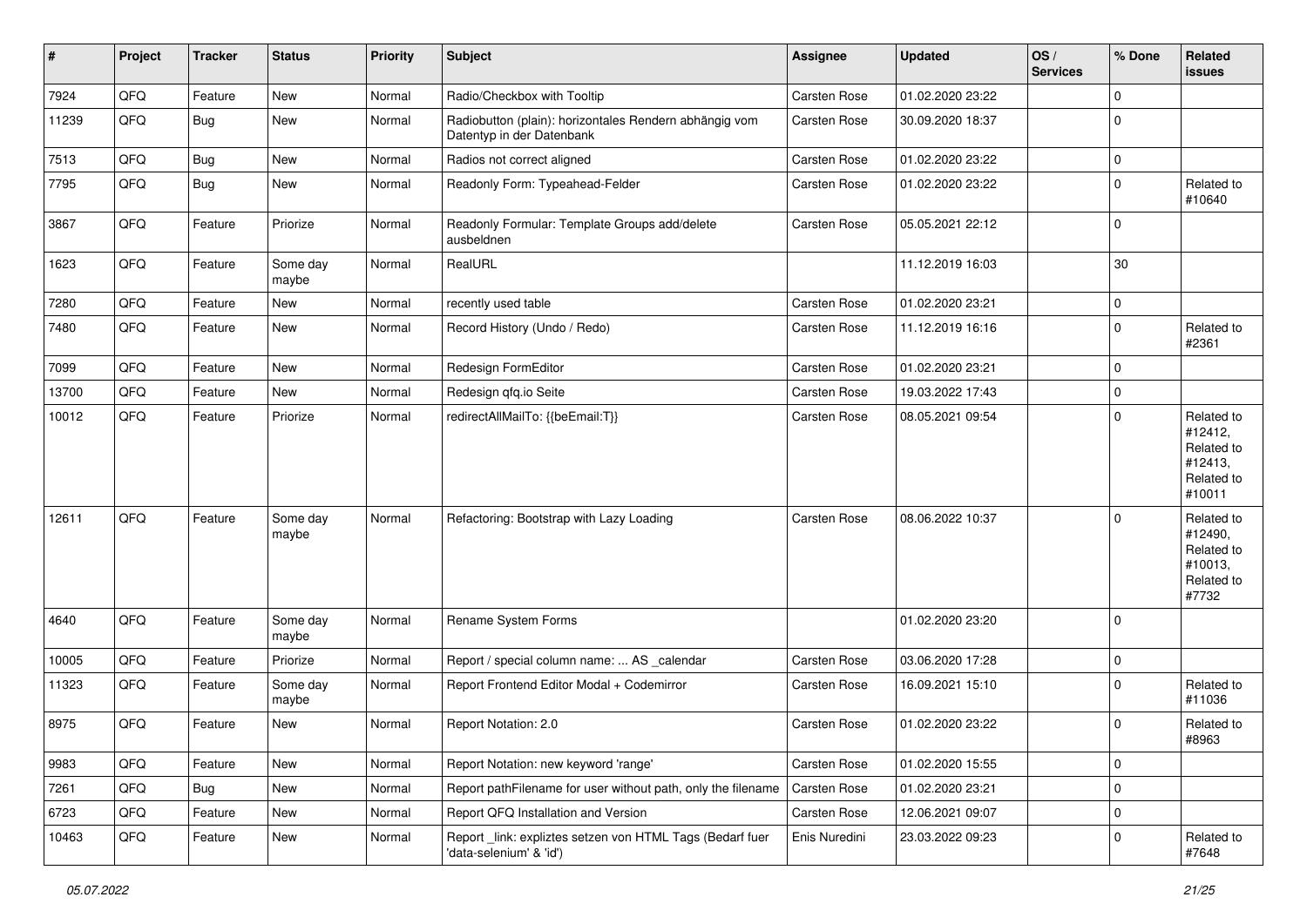| #     | Project | <b>Tracker</b> | <b>Status</b>     | <b>Priority</b> | <b>Subject</b>                                                                                     | Assignee            | <b>Updated</b>   | OS/<br><b>Services</b> | % Done         | Related<br>issues |
|-------|---------|----------------|-------------------|-----------------|----------------------------------------------------------------------------------------------------|---------------------|------------------|------------------------|----------------|-------------------|
| 9535  | QFQ     | Bug            | Feedback          | Normal          | Report:  AS '_vertical' - column to wide - vertical >> rot45,<br>rot90                             | Benjamin Baer       | 01.02.2020 15:56 |                        | $\Omega$       |                   |
| 11534 | QFQ     | Feature        | New               | Normal          | Report: Action on selected rows - Table batchprocessing<br>feature                                 |                     | 18.11.2020 08:15 |                        | $\mathbf 0$    |                   |
| 3991  | QFQ     | Feature        | Some day<br>maybe | Normal          | report: Columnname '_skipWrap' skips 'fbeg', 'fend'                                                | Carsten Rose        | 11.12.2019 16:03 |                        | $\Omega$       |                   |
| 14323 | QFQ     | <b>Bug</b>     | In Progress       | Normal          | Report: render=both single - no impact                                                             | Carsten Rose        | 19.06.2022 18:31 |                        | $\mathbf 0$    |                   |
| 4435  | QFQ     | Feature        | Some day<br>maybe | Normal          | Report: striptags - specify allowed tags                                                           |                     | 01.02.2020 23:20 |                        | $\Omega$       |                   |
| 9811  | QFQ     | Feature        | New               | Normal          | Report: tag every n'th row                                                                         | Carsten Rose        | 01.02.2020 23:22 |                        | $\mathbf 0$    |                   |
| 5345  | QFQ     | Feature        | New               | Normal          | Report: UPDATE / INSERT / DELETE statements should<br>trigger subqueries, depending on the result. | <b>Carsten Rose</b> | 27.05.2020 16:11 |                        | $\Omega$       |                   |
| 5129  | QFQ     | Feature        | Some day<br>maybe | Normal          | Reports: SQL fuer x Achse und y Achse                                                              |                     | 11.12.2019 16:02 |                        | $\overline{0}$ |                   |
| 9855  | QFQ     | <b>Bug</b>     | New               | Normal          | <b>Required Check</b>                                                                              |                     | 01.02.2020 15:56 |                        | $\mathbf 0$    |                   |
| 4454  | QFQ     | <b>Bug</b>     | Some day<br>maybe | Normal          | Required Elements: multiple elements in a row - whole row<br>marked if only one input is empty.    | Benjamin Baer       | 01.02.2020 23:20 |                        | $\Omega$       |                   |
| 14028 | QFQ     | Feature        | <b>New</b>        | Normal          | Required notification: visual nicer                                                                | Enis Nuredini       | 28.05.2022 11:01 |                        | $\mathbf 0$    |                   |
| 7921  | QFQ     | Feature        | Some day<br>maybe | Normal          | Rest API Export: URL kuerzer machen                                                                |                     | 01.02.2020 23:19 |                        | $\overline{0}$ |                   |
| 9394  | QFQ     | Feature        | Priorize          | Normal          | REST: allow for non numerical ids in get requests                                                  | Carsten Rose        | 05.05.2021 22:10 |                        | $\mathbf 0$    |                   |
| 5366  | QFQ     | Feature        | Priorize          | Normal          | Saving with keyboard shortcuts                                                                     | Benjamin Baer       | 21.03.2022 09:47 |                        | $\mathbf 0$    |                   |
| 5428  | QFQ     | Feature        | Some day<br>maybe | Normal          | secure thumbnail: late render on access.                                                           | Carsten Rose        | 01.02.2020 23:20 |                        | $\overline{0}$ |                   |
| 11076 | QFQ     | Feature        | In Progress       | Normal          | SELECT  AS _websocket                                                                              | Carsten Rose        | 30.08.2020 17:49 |                        | $\overline{0}$ |                   |
| 7730  | QFQ     | Feature        | Priorize          | Normal          | SELECT Box: title in between                                                                       | Benjamin Baer       | 01.02.2020 23:22 |                        | $\mathbf 0$    |                   |
| 7519  | QFQ     | Feature        | New               | Normal          | Select: Multi                                                                                      | Carsten Rose        | 01.02.2020 23:22 |                        | $\Omega$       |                   |
| 7616  | QFQ     | Bug            | Priorize          | Normal          | Selectlist with Enum & Dynamic Update                                                              | Carsten Rose        | 01.02.2020 10:13 |                        | $\mathbf 0$    |                   |
| 14227 | QFQ     | Feature        | <b>New</b>        | Normal          | Selenium Konkurrenz: cypress.io                                                                    | Enis Nuredini       | 28.05.2022 11:02 |                        | $\mathbf 0$    |                   |
| 13900 | QFQ     | Feature        | Priorize          | Normal          | Selenium: Check das Cookie/PDF funktioniert                                                        | Enis Nuredini       | 25.03.2022 12:45 |                        | $\mathbf 0$    |                   |
| 13899 | QFQ     | Bug            | ToDo              | Normal          | Selenium: zum laufen bringen                                                                       | Enis Nuredini       | 25.03.2022 10:24 |                        | 0              |                   |
| 11080 | QFQ     | Feature        | New               | Normal          | Send MQTT messages                                                                                 | Carsten Rose        | 29.08.2020 19:49 |                        | $\mathbf 0$    |                   |
| 7014  | QFQ     | <b>Bug</b>     | New               | Normal          | Sending invalid emails succeeds when<br>debug.redirectAllMailTo is set                             | <b>Carsten Rose</b> | 01.02.2020 23:21 |                        | $\overline{0}$ |                   |
| 4956  | QFQ     | Feature        | Some day<br>maybe | Normal          | Sendmail: Benutzerdefinierte Headers                                                               | Carsten Rose        | 11.12.2019 16:02 |                        | 0              |                   |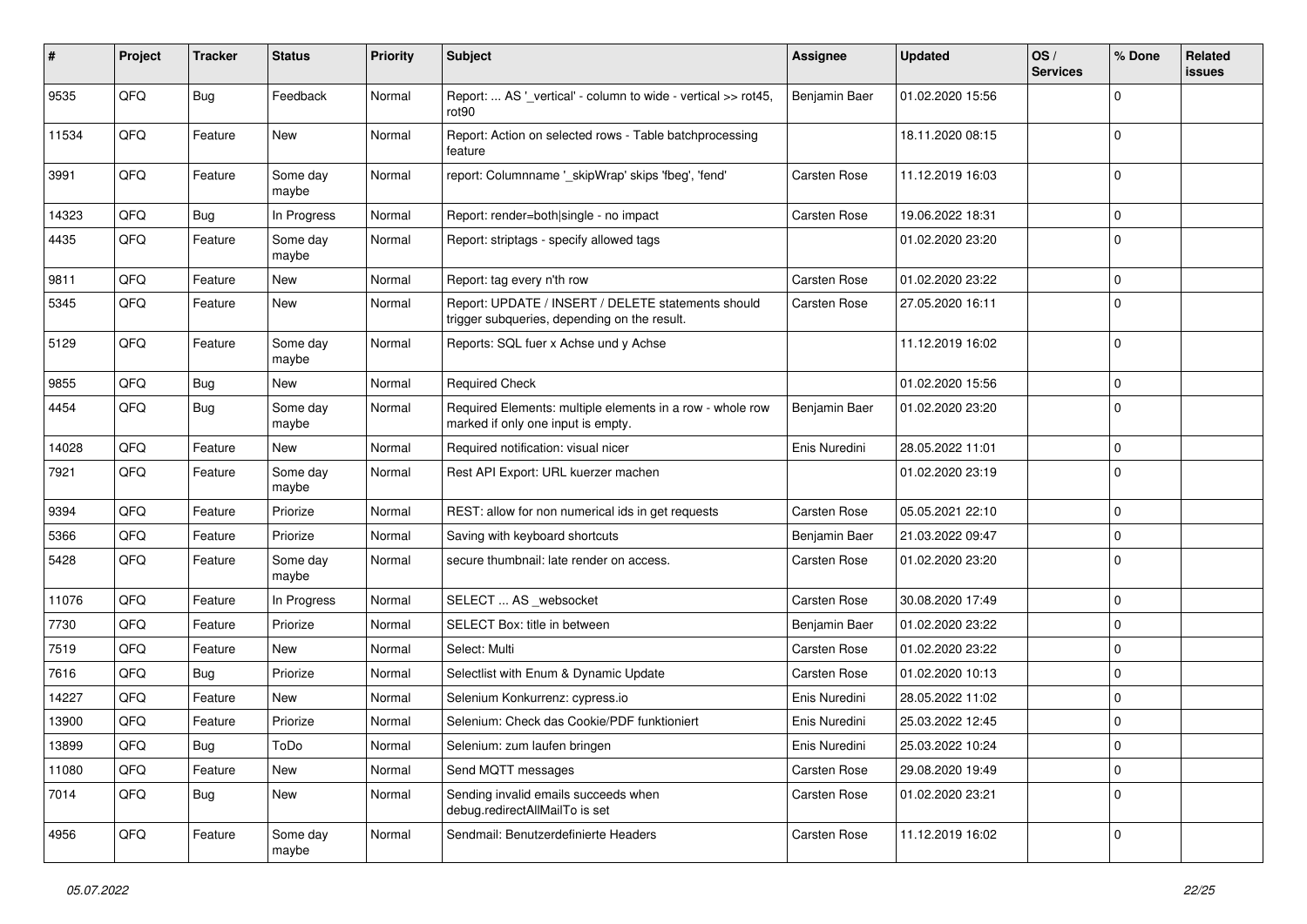| #     | Project | <b>Tracker</b> | <b>Status</b>     | <b>Priority</b> | <b>Subject</b>                                                                                       | <b>Assignee</b>                                        | <b>Updated</b>   | OS/<br><b>Services</b> | % Done      | Related<br><b>issues</b>                      |                      |
|-------|---------|----------------|-------------------|-----------------|------------------------------------------------------------------------------------------------------|--------------------------------------------------------|------------------|------------------------|-------------|-----------------------------------------------|----------------------|
| 4551  | QFQ     | Feature        | Some day<br>maybe | Normal          | Set 'pills' via dynamicUpdate to show/hide/disabled                                                  |                                                        | 01.02.2020 23:20 |                        | $\Omega$    | Related to<br>#3752                           |                      |
| 8963  | QFQ     | Feature        | Priorize          | Normal          | Setting values in a store: flexible way                                                              | Carsten Rose                                           | 05.05.2021 22:10 |                        | $\Omega$    | Related to<br>#8975                           |                      |
| 7107  | QFQ     | Feature        | Some day<br>maybe | Normal          | Showcase Registration Tool: Anmeldung / Administration :<br>Liste Anmeldungen / Emaileinaldung       | Carsten Rose                                           | 11.12.2019 16:01 |                        | $\Omega$    |                                               |                      |
| 9707  | QFQ     | Feature        | New               | Normal          | SIP security: encode pageld and check pageld on decode                                               | Carsten Rose                                           | 01.02.2020 23:22 |                        | $\mathbf 0$ |                                               |                      |
| 12512 | QFQ     | Bug            | New               | Normal          | Some MySQL Installation can't use 'stored procedures'                                                | Carsten Rose                                           | 19.03.2022 17:48 |                        | $\Omega$    |                                               |                      |
| 4442  | QFQ     | Feature        | Some day<br>maybe | Normal          | Special Column Name: _link - new symbol G (Glyph) to<br>choose any available symbol                  |                                                        | 11.12.2019 16:02 |                        | $\mathbf 0$ |                                               |                      |
| 7683  | QFQ     | Feature        | New               | Normal          | Special column names in '{{ SELECT  AS _link }}' should<br>be detected                               | Carsten Rose                                           | 01.02.2020 23:21 |                        | $\Omega$    |                                               |                      |
| 9928  | QFQ     | Feature        | Priorize          | Normal          | SpecialColumnName: a) Deprecated: ' AS "_+tag " ', b)<br>New: ' AS "_ <tag1><tag2>"</tag2></tag1>    | Carsten Rose                                           | 01.02.2020 23:17 |                        | $\mathbf 0$ | Related to<br>#9929                           |                      |
| 8806  | QFQ     | Feature        | <b>New</b>        | Normal          | SQL Function nl2br                                                                                   | Carsten Rose                                           | 01.02.2020 23:22 |                        | $\mathbf 0$ |                                               |                      |
| 4050  | QFQ     | Feature        | New               | Normal          | sql.log: 1) FormElement ID which causes a specific action,<br>2) Result in the same row.             | Carsten Rose                                           | 15.04.2020 11:35 |                        | $\Omega$    | Related to<br>#5458                           |                      |
| 12504 | QFQ     | Feature        | Priorize          | Normal          | sql.log: report fe.id                                                                                | Carsten Rose                                           | 05.05.2021 22:09 |                        | $\mathbf 0$ |                                               |                      |
| 3941  | QFQ     | Feature        | Some day<br>maybe | Normal          | sqlAfter: es sollten mehrere moeglich sein                                                           | Carsten Rose                                           | 11.12.2019 16:03 |                        | $\Omega$    | Related to<br>#3942                           |                      |
| 4026  | QFQ     | Feature        | Some day<br>maybe | Normal          | sqlLog.sql: log number of FE.id                                                                      | Carsten Rose                                           | 11.12.2019 16:03 |                        | $\Omega$    | Related to<br>#5458                           |                      |
| 9129  | QFQ     | Feature        | New               | Normal          | sqlValidate: Message as notification, not as error                                                   | Carsten Rose                                           | 01.02.2020 23:22 |                        | $\mathbf 0$ | Related to<br>#9128                           |                      |
| 12413 | QFQ     | Feature        | New               | Normal          | STORE_TYPO3: enhance for {{be_users.email:T}},<br>{{fe_users.email:T}}                               | Carsten Rose                                           | 03.05.2021 20:45 |                        | $\Omega$    | Related to<br>#12412,<br>Related to<br>#10012 |                      |
| 11775 | QFQ     | Feature        | <b>New</b>        | Normal          | Subrecord Tooltip pro Feld                                                                           | Carsten Rose                                           | 18.12.2020 15:22 |                        | $\Omega$    | Related to<br>#11955                          |                      |
| 3432  | QFQ     | Feature        | New               | Normal          | subrecord: dynamicUpdate                                                                             | Carsten Rose                                           | 11.06.2020 21:10 |                        | $\mathbf 0$ | Related to<br>#5691                           |                      |
| 8187  | QFQ     | Feature        | New               | Normal          | Subrecord: enable/hide new button - make new/edit/delete<br>customizeable.                           | Carsten Rose                                           | 06.03.2021 18:44 |                        | O           | Related to<br>#11326                          |                      |
| 11955 | QFQ     | Feature        | New               | Normal          | subrecord: new title option to set <th> attributes - e.g. to<br/>customize tablesorter options.</th> | attributes - e.g. to<br>customize tablesorter options. | Carsten Rose     | 03.05.2021 20:47       |             | $\mathbf 0$                                   | Related to<br>#11775 |
| 12135 | QFQ     | Feature        | New               | Normal          | Subrecord: Notiz                                                                                     |                                                        | 24.04.2021 16:58 |                        | $\mathbf 0$ |                                               |                      |
| 7281  | QFQ     | <b>Bug</b>     | Some day<br>maybe | Normal          | Subrecords: on large screen separator line too short                                                 |                                                        | 01.02.2020 23:19 |                        | $\mathbf 0$ |                                               |                      |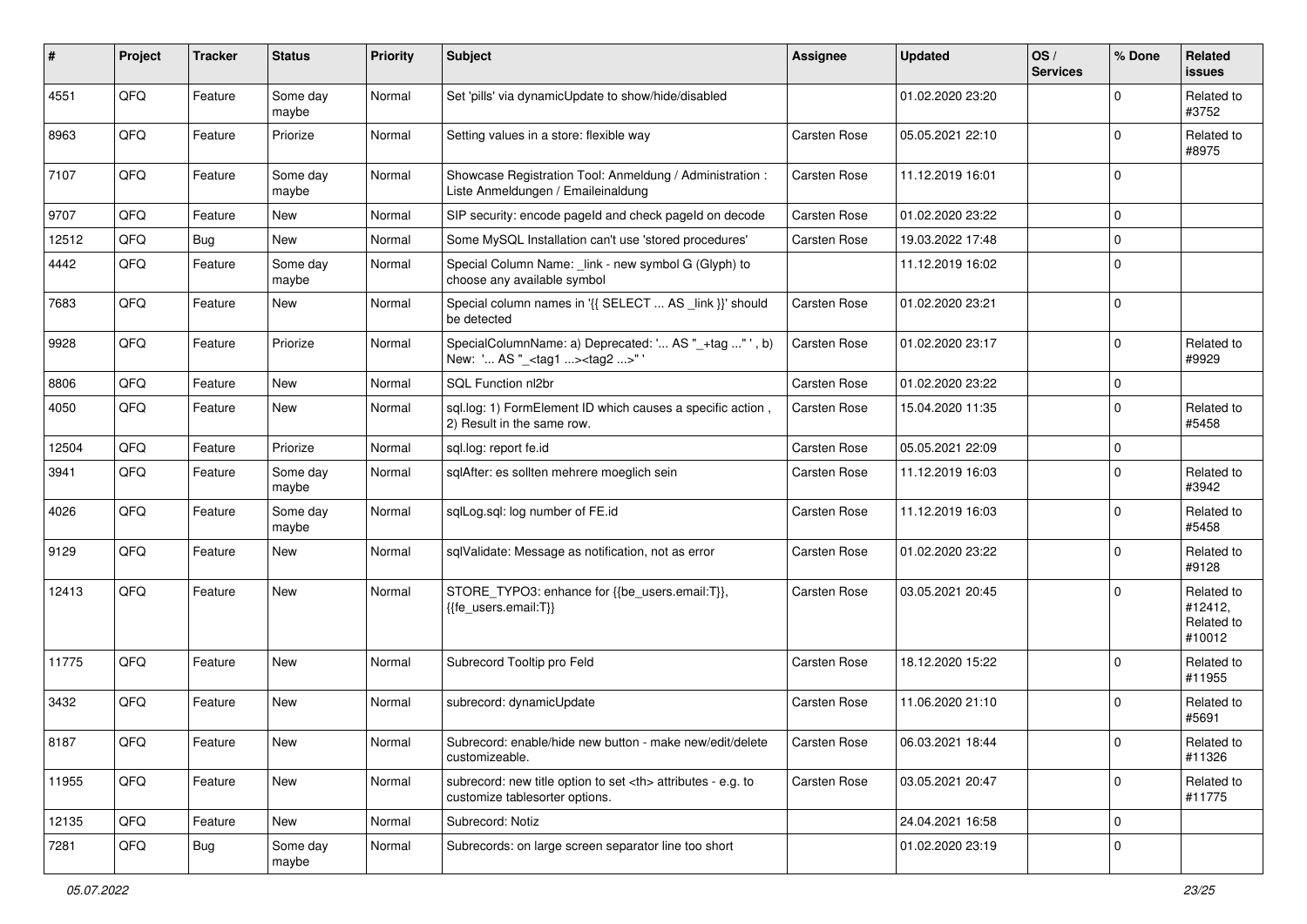| ∦     | Project | <b>Tracker</b> | <b>Status</b>     | <b>Priority</b> | Subject                                                                                                   | Assignee            | <b>Updated</b>   | OS/<br><b>Services</b> | % Done       | Related<br>issues                           |
|-------|---------|----------------|-------------------|-----------------|-----------------------------------------------------------------------------------------------------------|---------------------|------------------|------------------------|--------------|---------------------------------------------|
| 7574  | QFQ     | Bug            | New               | Normal          | Substitute error: form element not reported / dont parse<br>Form.note                                     | Carsten Rose        | 01.02.2020 23:21 |                        | <sup>0</sup> |                                             |
| 12477 | QFQ     | Feature        | New               | Normal          | Support for refactoring: Form, FormElement, diverse<br>Tabellen/Spalten, tt-content Records               | Carsten Rose        | 03.05.2021 20:45 |                        | $\Omega$     |                                             |
| 12520 | QFQ     | Bug            | New               | Normal          | Switch FE User: still active even FE User session expired                                                 | Carsten Rose        | 19.03.2022 17:48 |                        | 0            |                                             |
| 3402  | QFQ     | Feature        | Some day<br>maybe | Normal          | Syntax Highlighting via CodeMirror                                                                        | <b>Carsten Rose</b> | 11.12.2019 16:02 |                        | 100          | Related to<br>#3207                         |
| 12584 | QFQ     | Feature        | Feedback          | Normal          | T3 v10 migration script: replace alias-patterns (v11)                                                     | Carsten Rose        | 28.05.2022 11:12 |                        | 100          |                                             |
| 14304 | QFQ     | Bug            | <b>New</b>        | Normal          | table sorter view safer does not work                                                                     | Carsten Rose        | 10.06.2022 11:49 |                        | 0            |                                             |
| 10745 | QFQ     | Feature        | Some day<br>maybe | Normal          | Tablesorter Excel Export                                                                                  | <b>Carsten Rose</b> | 16.09.2021 15:09 |                        | $\Omega$     |                                             |
| 9130  | QFQ     | Feature        | Some day<br>maybe | Normal          | tablesorter: Automatic Row numbering / Zeilenummer                                                        | Benjamin Baer       | 01.02.2020 23:22 |                        | $\Omega$     |                                             |
| 11892 | QFQ     | Feature        | New               | Normal          | tablesorter: columns with links are hard to order - new<br>qualifier 'Y: <ord>'</ord>                     | Enis Nuredini       | 23.03.2022 09:22 |                        | $\Omega$     |                                             |
| 12679 | QFQ     | Feature        | New               | Normal          | tablesorter: custom column width                                                                          | Carsten Rose        | 16.06.2021 11:10 |                        | 0            |                                             |
| 6970  | QFQ     | Feature        | Some day<br>maybe | Normal          | tablesorter: default fuer 'sortReset' aendern von 'Ctrl' zu 'Alt'                                         | Benjamin Baer       | 01.02.2020 23:21 |                        | $\Omega$     |                                             |
| 4445  | QFQ     | Feature        | Some day<br>maybe | Normal          | template group: Option to simulate fieldset                                                               |                     | 28.06.2021 14:11 |                        | $\Omega$     |                                             |
| 12716 | QFQ     | Bug            | <b>New</b>        | Normal          | template group: Pattern only applied to first instance                                                    | Carsten Rose        | 19.03.2022 17:47 |                        | $\Omega$     |                                             |
| 12045 | QFQ     | Bug            | New               | Normal          | templateGroup afterSave FE: Aufruf ohne<br>sglHonorFormElements funktioniert nicht                        | Carsten Rose        | 18.02.2021 16:33 |                        | $\Omega$     |                                             |
| 3882  | QFQ     | <b>Bug</b>     | Some day<br>maybe | Normal          | templateGroup: disable 'add' if limit is reached - funktioniert<br>nicht wenn bereits records existierten | <b>Carsten Rose</b> | 11.12.2019 16:03 |                        | $\Omega$     |                                             |
| 7521  | QFQ     | Feature        | <b>New</b>        | Normal          | TemplateGroup: fe.type=upload                                                                             | Carsten Rose        | 01.02.2020 23:21 |                        | $\Omega$     | Related to<br>#9706                         |
| 3385  | QFQ     | Feature        | Some day<br>maybe | Normal          | templateGroup: insert/update/delete non primary records                                                   | <b>Carsten Rose</b> | 11.12.2019 16:02 |                        | $\Omega$     |                                             |
| 3588  | QFQ     | <b>Bug</b>     | Some day<br>maybe | Normal          | templateGroup: versteckte Elemente werden weiterhin<br>gespeichert.                                       | Carsten Rose        | 11.12.2019 16:02 |                        | $\Omega$     |                                             |
| 4549  | QFQ     | <b>Bug</b>     | Some day<br>maybe | Normal          | TemplateGroups: FE.type SELECT loose selected value<br>after save                                         | <b>Carsten Rose</b> | 01.02.2020 23:20 |                        | $\Omega$     | Related to<br>#4548,<br>Related to<br>#4771 |
| 10345 | QFQ     | Feature        | New               | Normal          | Templates - Patterns QFQ Style                                                                            |                     | 03.05.2021 21:01 |                        | $\Omega$     | Related to<br>#10713                        |
| 4816  | QFQ     | Feature        | Some day<br>maybe | Normal          | Templates for QFQ Reports (Tables, Radios, )                                                              |                     | 01.02.2020 23:20 |                        | 0            |                                             |